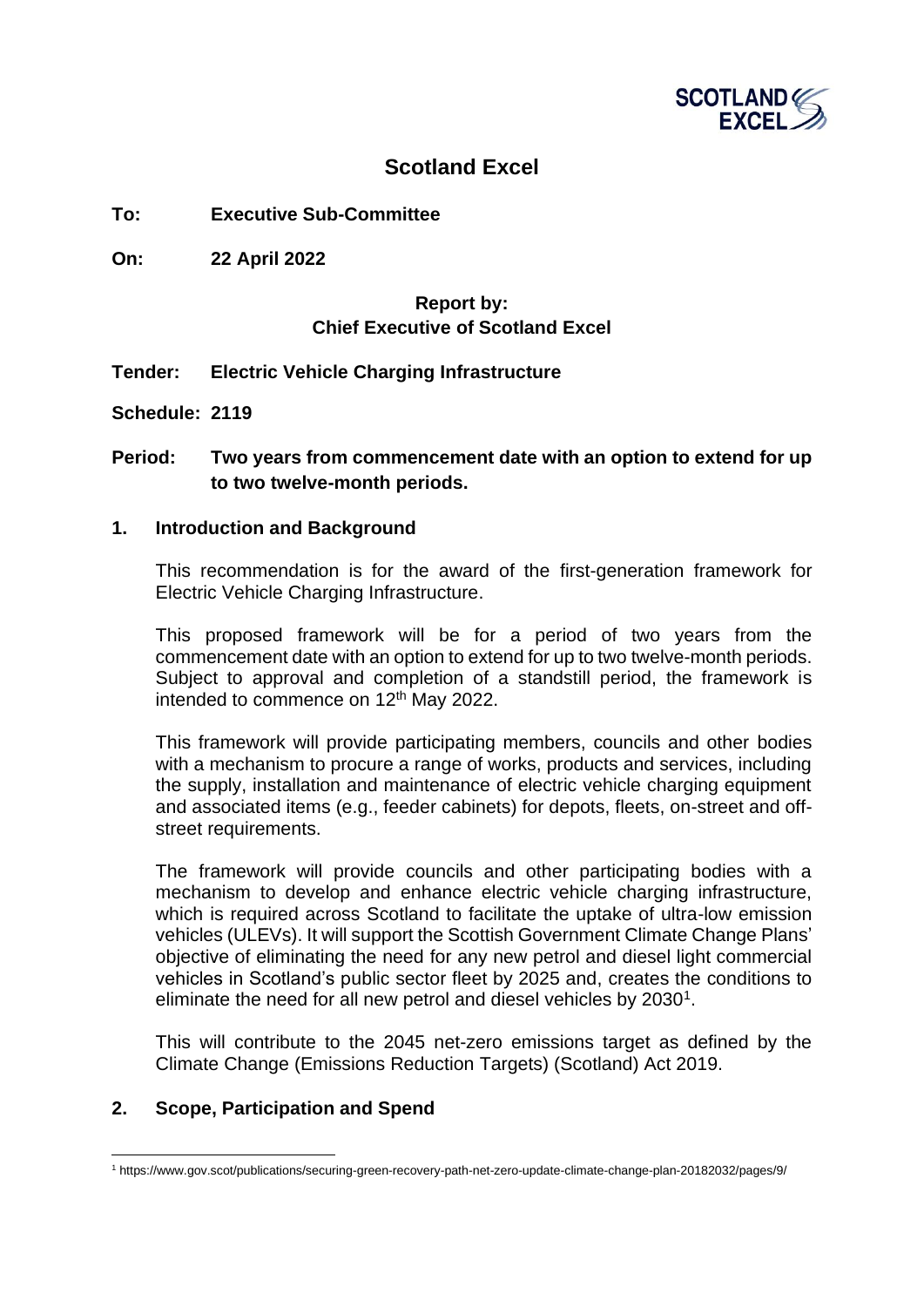As part of the strategy development, the User Intelligence Group (UIG) endorsed the inclusion of 4 lots as summarised in Table 1.

## **Table 1: Lotting Structure**

| Lot No. | <b>Description</b>                                                                                                      | <b>Estimated % of</b><br><b>Spend through</b><br>lot |
|---------|-------------------------------------------------------------------------------------------------------------------------|------------------------------------------------------|
| Lot 1   | Supply, Installation and<br>Maintenance of Electric Vehicle<br><b>Charging Equipment and</b><br><b>Associated Items</b> | 60%                                                  |
| Lot 2   | Supply Only of Electric Vehicle<br><b>Charging Equipment and</b><br><b>Associated Items</b>                             | <b>20%</b>                                           |
| Lot 3   | Installation of Electric Vehicle<br><b>Charging Equipment and</b><br><b>Associated Items</b>                            | 10%                                                  |
| Lot 4   | <b>Maintenance of Electric Vehicle</b><br><b>Charging Equipment and</b><br><b>Associated Items</b>                      | 10%                                                  |

The lotting structure was designed to be representative of the marketplace as well as maximising opportunities for Small to Medium Sized Enterprises (SMEs) to bid.

Lots 1, 3 and 4 were evaluated on a region-by-region basis and will be awarded on a regional basis.

Six regions have been established for lots 1, 3 and 4. The regions are comprised of council areas grouped together by reference to geographical features. Tenderers had to indicate that they are able to service at least one council area in a region in order to be eligible for evaluation for that region.

The regions and their constituent council areas are shown below:

- **Region 1 – Central:** Clackmannanshire, Falkirk, Fife, Stirling, West Lothian
- **Region 2 - Highlands and Islands:** Argyll and Bute, Highland, Orkney, Shetland, Comhairle nan Eilean Siar, The Moray
- **Region 3 - North East**: Aberdeen City, Aberdeenshire, Angus, Dundee, Perth & Kinross
- **Region 4 - South East:** East Lothian, Edinburgh, Midlothian, Scottish **Borders**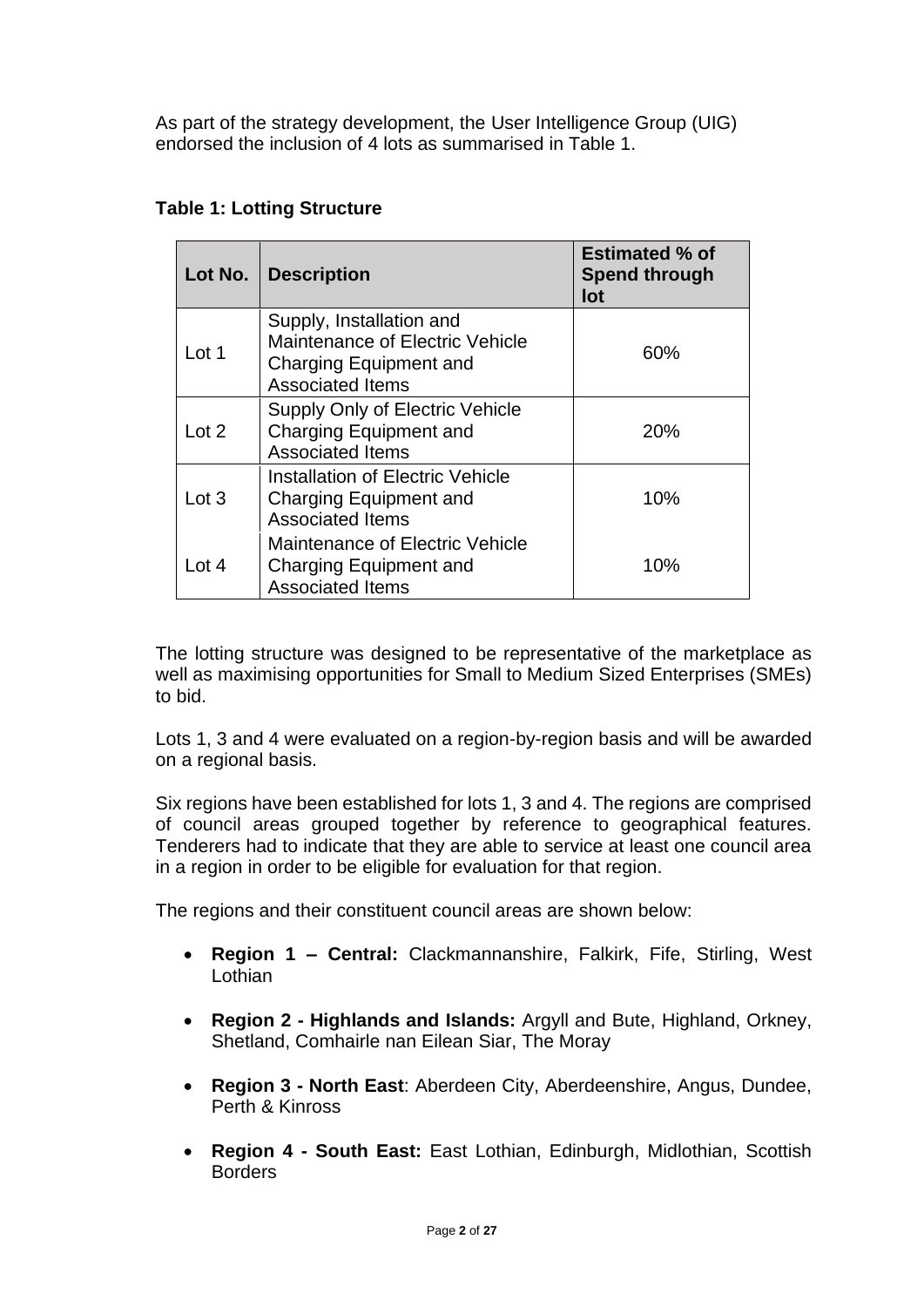- **Region 5 – South West:** East Dunbartonshire, East Renfrewshire, Glasgow, North Lanarkshire, Renfrewshire, West Dunbartonshire
- **Region 6 – South:** Dumfries & Galloway, East Ayrshire, South Ayrshire, South Lanarkshire, Inverclyde, North Ayrshire

As detailed in Appendix 1 – Participation and Spend Summary, all 32 councils are anticipated to participate in this framework.

In addition, NHS, APUC, Scottish Prison Service, Police Scotland and Scottish Ambulance Service have indicated their intention to participate.

The forecast annual spend for participating councils and associate members, with contingency for any unprojected spend is £20 million per annum. This equates to an estimated spend of £80 million in total over the maximum four-year term of the framework (if the extension options are exercised).

### **3. Procurement Process**

A UIG consisting of representatives from participating members endorsed the procurement strategy. In addition, a technical group was formed to assist in the development of technical specifications and commercial offers and participate in the evaluation process.

Scotland Excel has taken cognisance of the current situation and the need to balance the impact of the Coronavirus pandemic during the tender exercise with the need to provide a route to market for councils seeking the supply, installation and maintenance of electric vehicle charging equipment and associated items. Following consultation with stakeholders, Scotland Excel determined it was appropriate to undertake this tender exercise and recommend the establishment of this framework.

A Prior Information Notice (PIN) was published on 28<sup>th</sup> April 2021, which resulted in expressions of interest from 192 suppliers. The Contract Notice was published via the Find A Tender and Public Contracts Scotland (PCS) portal on 23rd November 2021, with the tender documentation being immediately available via the Public Contracts Scotland Tender (PCS-T) system. The tender exercise was conducted and concluded in accordance with the law and procedures currently in force.

The procurement process followed the open tender process to ensure maximum competition and the inclusion for all potential suppliers to service the framework. All tenderers were examined against selection criteria, using the Single Procurement Document (SPD) and award criteria, concurrently.

The award criteria included technical and commercial sections that were evaluated against the following criteria and weightings for lots 1, 3 and 4: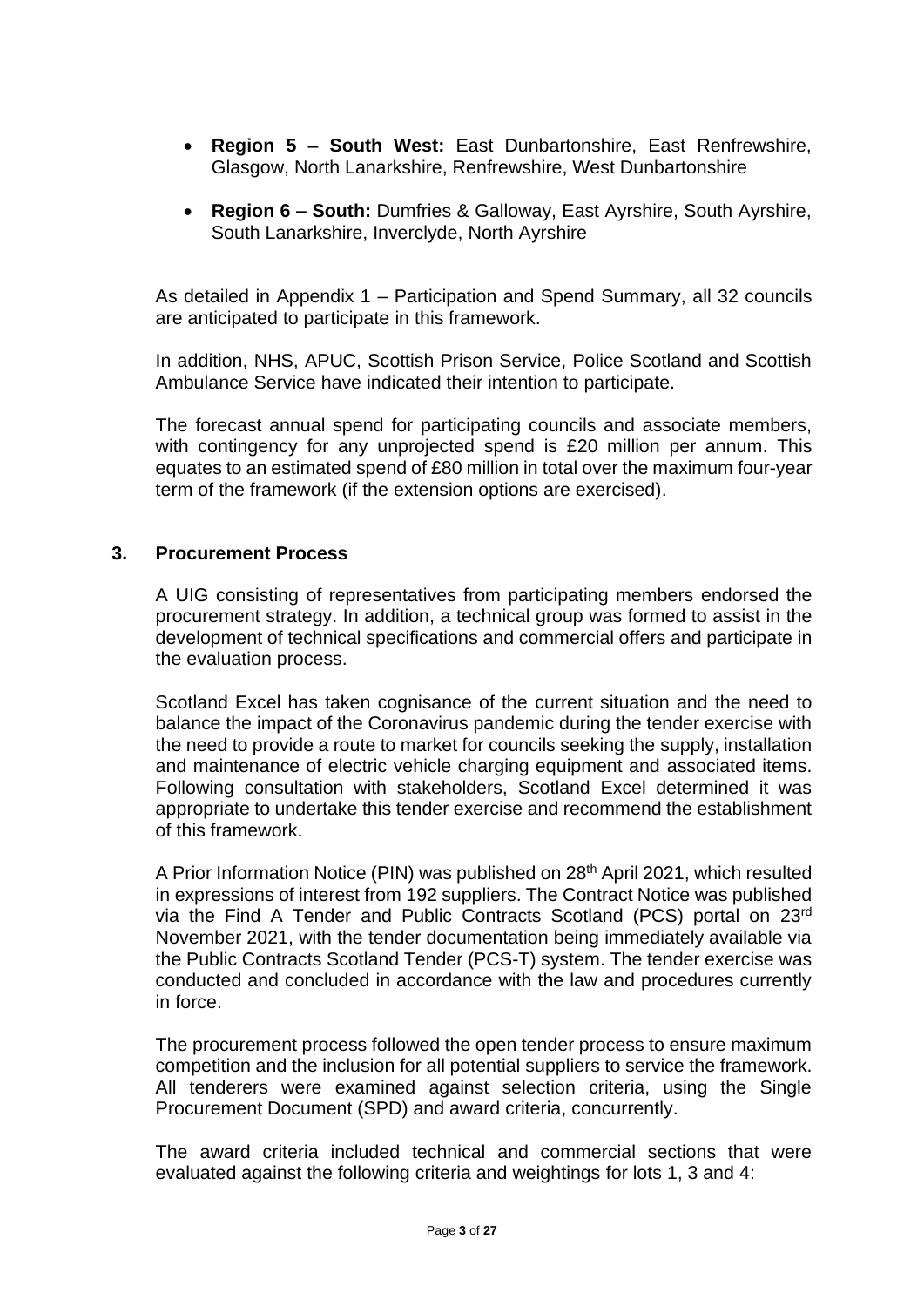Technical: 40% Commercial: 60%

The award criteria included technical and commercial sections that were evaluated against the following criteria and weightings for lot 2:

Technical: 30% Commercial: 70%

Within the technical section, tenderers were required to evidence their knowledge and experience by responding to method statements. These statements covered supply chain risk, sustainability and environment, service, expertise, project management, accessibility, risk mitigation and fair work practices. Tenderers were also assessed in relation to their conformance to an updated community benefit approach. These elements were scored in accordance with the published methodology, summarised in Table 2.

### **Table 2: Technical Section Scoring**

| <b>Questions (ALL LOTS)</b>                                                              | Lots 1, 3 and 4<br>- Max Score | Lot 2 - Max<br><b>Score</b> |
|------------------------------------------------------------------------------------------|--------------------------------|-----------------------------|
| Method Statement 1 - Supply Chain Risk                                                   |                                |                             |
| Method Statement 2 - Sustainability and<br>Environment                                   | 12                             | 12                          |
| Method Statement 3 - Service                                                             | 6                              |                             |
| Method Statement 4 - Expertise, Project<br>Management, Accessibility and Risk Mitigation | 10                             | N/A                         |
| Method Statement 5 - Community Benefits                                                  | 4                              |                             |
| Method Statement 6 - Fair Work First                                                     | 4                              |                             |
| Total                                                                                    | 40                             | 30                          |

Within the commercial section, tenderers' commercial scores were evaluated on a lot-by-lot basis (and on a region-by region basis for lots 1, 3 and 4), in accordance with the published methodology.

Tenderers were required to indicate the lots for which they were bidding, and the council areas (or where appropriate geographical regions) which they had an ability to service.

Lots 1, 3 and 4 were evaluated on a region-by-region basis and will be awarded on a regional basis. Six regions have been established for lots 1, 3 and 4 and these are detailed above in Section 2 of this report. Each region offer was evaluated independently.

The evaluation of the commercial section involved different approaches in different lots. For lot 1, a scenario-based approach was adopted for each region; for lot 2, a line-by-line item evaluation was undertaken; and, for lots 3 and 4, a line-by-line evaluation was adopted for each region.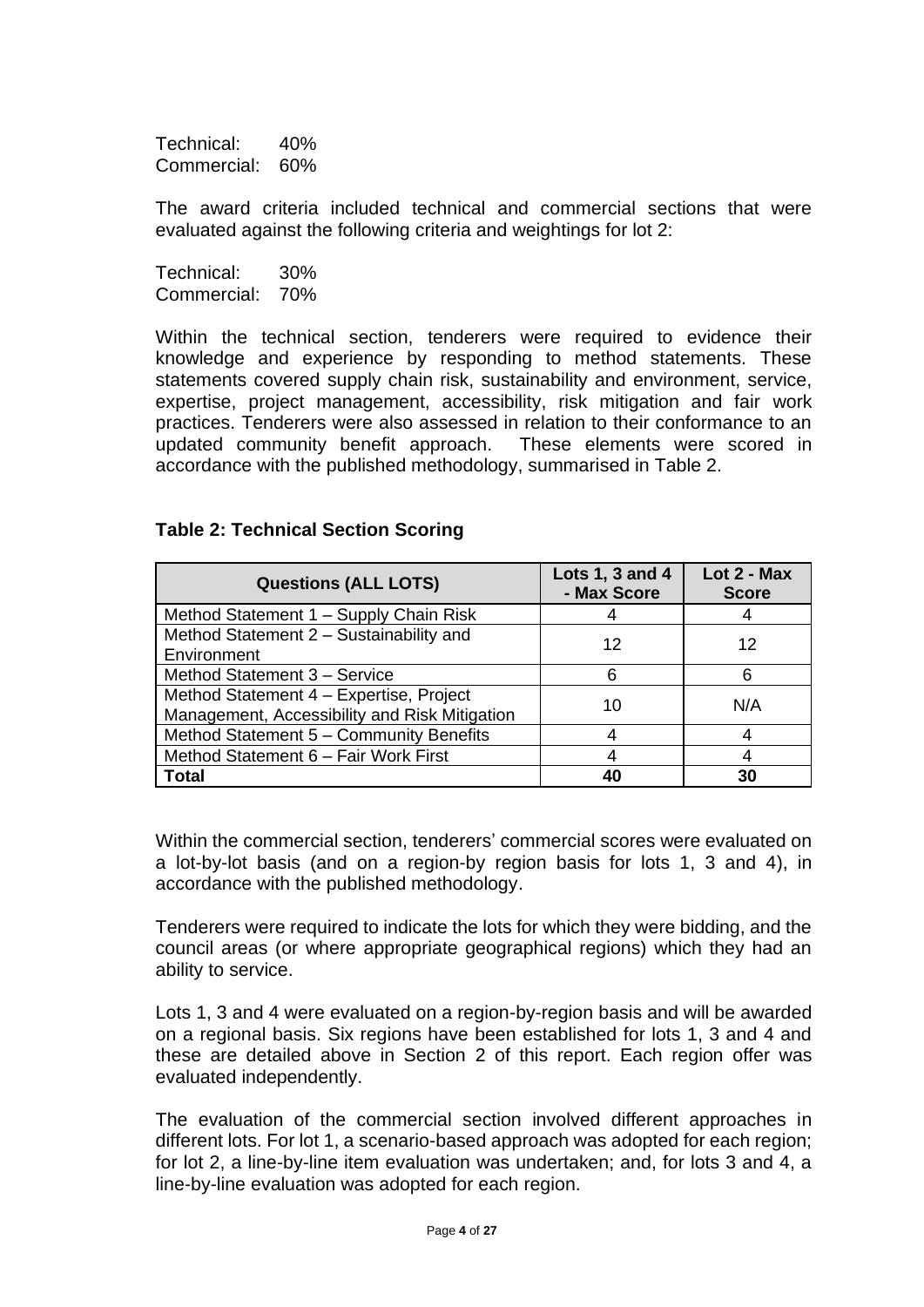Certain minimum requirements were set for commercial submissions in relation to each lot, however, Scotland Excel reserved a discretion to consider offers which did not comply with the minimum requirements, all as detailed in the published tender documents.

### **4. Report on Offers Received**

The tender was accessed by 147 organisations, with 42 tender responses received by the specified closing date and time. A summary of offers received is provided in Appendix 2.

Based on the criteria and scoring methodology set out in the tender document, a full evaluation of the offers received was completed. Appendix 3 confirms the scoring achieved by each tenderer in each lot and region.

### **5. Recommendations**

Based on the evaluation undertaken, and in line with the criteria and weightings set out above, it is recommended that a multi-supplier framework arrangement is awarded to 33 suppliers across 4 lots as outlined in Appendix 3.

The recommended suppliers provide the choice, scope and range of works, products and services for the supply, installation and maintenance of electric vehicle charging equipment and associated items required by councils as well as representing best value and providing geographical coverage.

The above recommendation is subject to confirmation to Scotland Excel's satisfaction, that the recommended suppliers hold insurance in accordance with the published tender requirements.

### **6. Benefits**

### **Savings**

This framework will be used by councils to raise projects, given the bespoke nature of each works package no benchmarking was possible prior to recommendations being made.

Market analysis has highlighted adverse effects on the electric vehicle charging infrastructure market of the ongoing challenging conditions faced by manufacturers and suppliers over the course of the last twelve-months. The main drivers affecting costs and delivery lead times are a demand for raw materials employed in the manufacturing processes of electric vehicle chargers and related components, the global semiconductor chip shortage and a spike in product demand.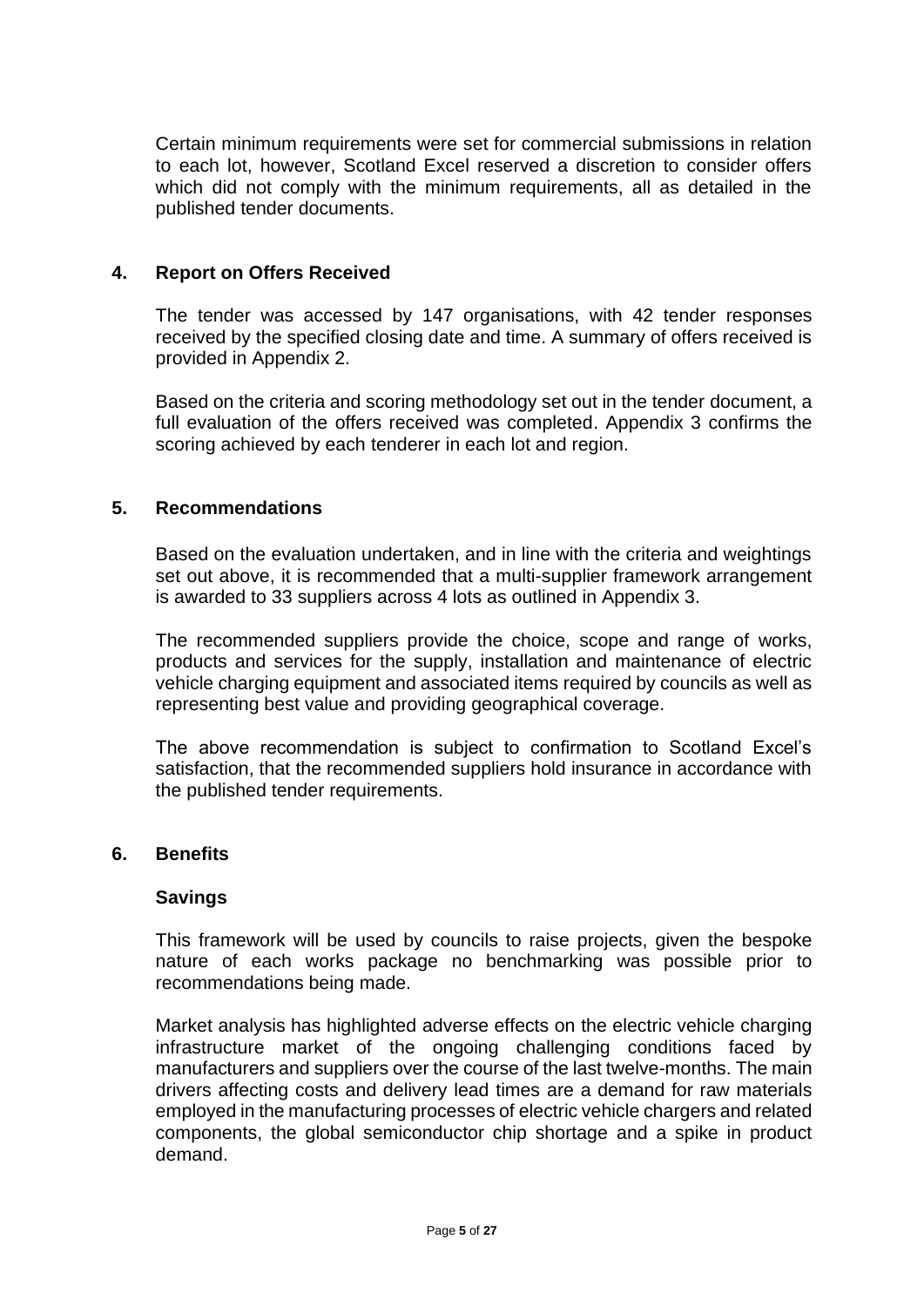Throughout the lifetime of this framework, market conditions will be monitored and reported via the annual reporting process alongside regular review of market intelligence and use of the indexation tool to observe identified cost drivers and market trends.

Market analysis and stakeholder engagement suggest that councils will mainly use the competitive selection procedure to obtain best value as most procurements of this type are of a bespoke nature to meet specific council requirements.

## **Price Stability**

The framework applies 12 months' fixed pricing for rates and people rates.

All future requests for price variances will be considered in line with annual increases in inflation and in accordance with established price variance process set out within the contract. In summary all price increase requests will require supporting documentary evidence, and inflation will be measured with reference to the Consumer Price Index as published by the Office for National Statistics and tracked in accordance with Scotland Excel's indexation model.

## **Rebate**

A rebate of 0.5% payable to Scotland Excel will be applied to all work orders issued under the framework contract of £100,000 and above which will be tracked and managed with contractors through reporting of the management information returns.

### **Sustainable Procurement Benefits**

Within the technical section of the tender, one of the method statements assessed tenderers in relation to their corporate approach to sustainability and how they promote recycle, reuse and reduce initiatives to minimise the impact of their activities on the environment and support the development of Scotland's circular economy. A range of sustainable measures were outlined by tenderers including:

- Waste management and reduction processes.
- Safe disposal of Waste, Electrical and Electronic Equipment (WEEE).
- Use of recyclable packaging and packaging take-back schemes.
- Transport strategies to reduce the environmental impact of transportation.
- Use of ULEVs for service delivery.
- Carbon monitoring and policy/strategy to reduce carbon footprint.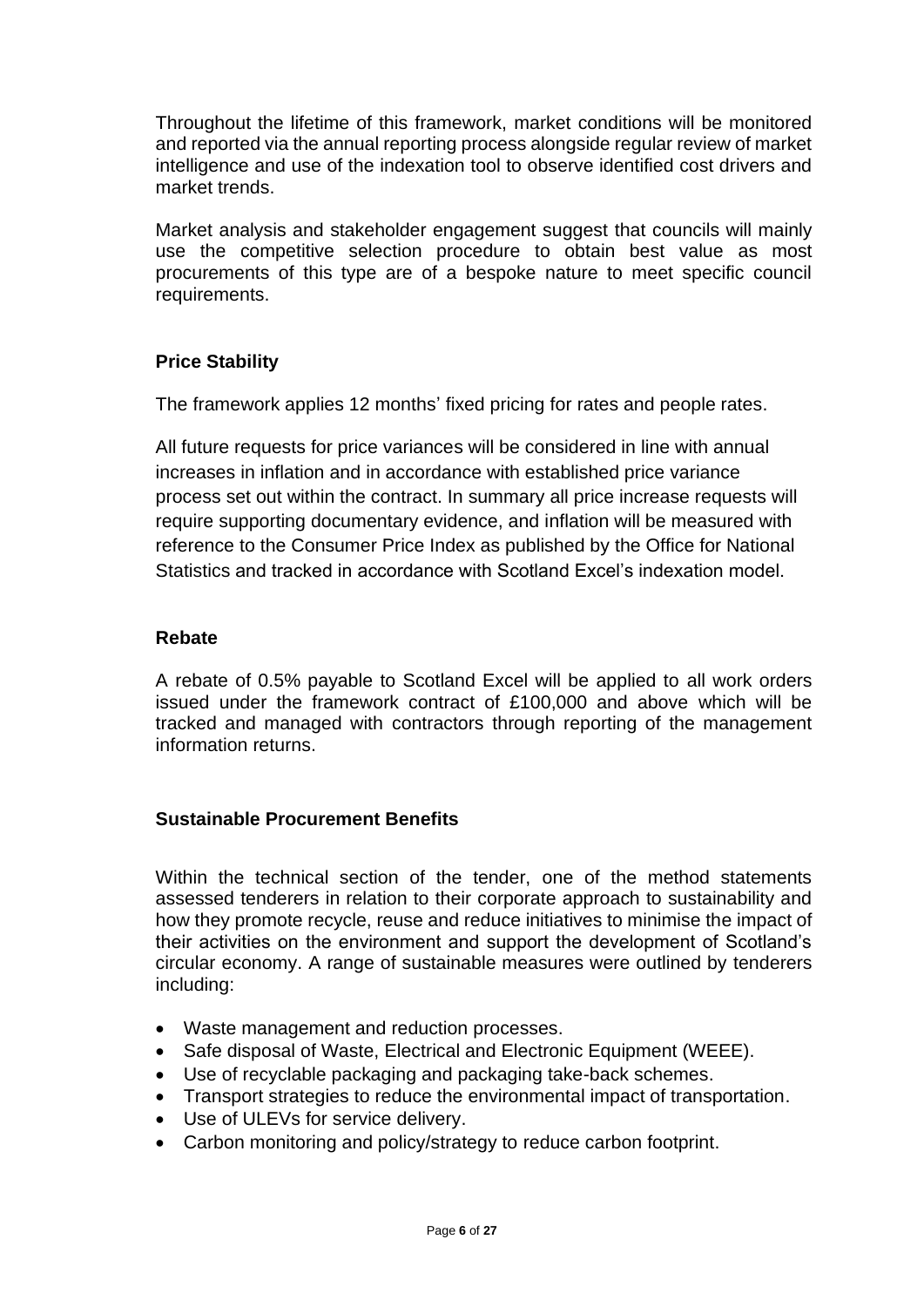## **Community Benefits**

Scotland Excel is committed to maximising community benefit delivery for our members. Tenderers were asked to confirm their willingness to comply with our community benefits approach for the lifetime of the framework. This approach is designed to deliver local community benefits based on individual member requirements. All 33 tenderers recommended for award confirmed their acceptance.

The community benefits approach focused on supporting the Scottish Government's National Performance Framework, and the benefits delivered should support, but are not limited to, the following indicators:

- Carbon footprint
- Entrepreneurial activity
- Waste generated

Tenderers have agreed to report ongoing delivery of community benefits to Scotland Excel on a six-monthly basis.

Delivery of commitments made will be monitored throughout the lifetime of the framework.

### **Fair Work First including the Real Living Wage**

Scotland Excel and its members are committed to the delivery of high-quality public services and recognise that this is dependent on a workforce that is wellrewarded, well-motivated, well-led, has access to appropriate opportunities for training and skills development, are diverse and is engaged in decision making.

Within the technical section of the tender, tenderers were assessed on their approach to fair work practices and asked to confirm their status in relation to the payment of the Real Living Wage to their workforce. Of the 33 recommended suppliers, 28 pay the Real Living Wage to their workforce with 15 being either accredited or working towards accreditation as detailed in Appendix 4 – List of Recommended Suppliers with Real Living Wage Status.

Scotland Excel will continue to monitor fair work practices including further uptake by suppliers committing to paying staff the Real Living Wage, through contract and supplier management activity.

### **7. Contract Mobilisation and Management**

As part of the mobilisation process, all suppliers will be offered a contract mobilisation meeting to outline the operation of the framework, including roles and responsibilities, management information and community benefit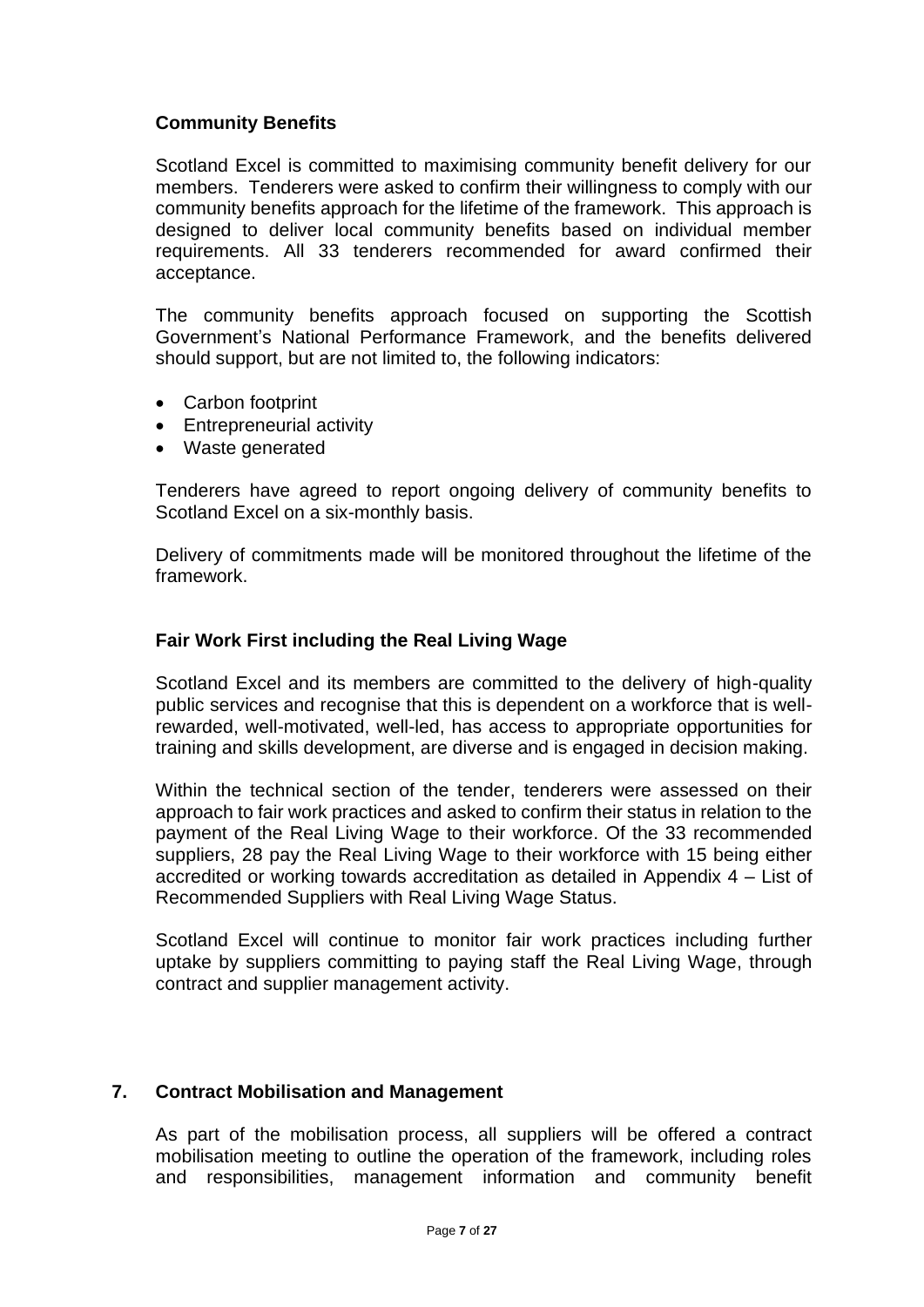commitments. Both suppliers and participating members will be issued with a mobilisation pack containing all required details to utilise the framework.

In accordance with Scotland Excel's established contract and supplier management programme, in terms of risk and spend as detailed in Appendix 5, this framework is classified as class B. As such, it will require quarterly supplier contact, annual UIG and frequent support to councils, suppliers and external stakeholders. During the current market conditions Scotland Excel will continue to engage with suppliers on a regular basis to manage the response to the pandemic and ensure continuity of service delivery for our members.

Meetings and engagement undertaken with suppliers will adhere to all applicable health and safety guidelines.

### **8. Summary**

This first-generation framework for Electric Vehicle Charging Infrastructure aims to maximise collaboration, and facilitate the procurement of a range of works, products and services, including the supply, installation and maintenance of electric vehicle charging equipment and associated items for depots, fleets, onstreet and off-street requirements. Furthermore, it promotes added value in terms of sustainability and supports the public sector in meeting its net-zero targets.

The Executive Sub Committee is requested to approve the recommendation detailed in Section 5 of this report to award this framework agreement as detailed in Appendix 3 (Scoring and Recommendations).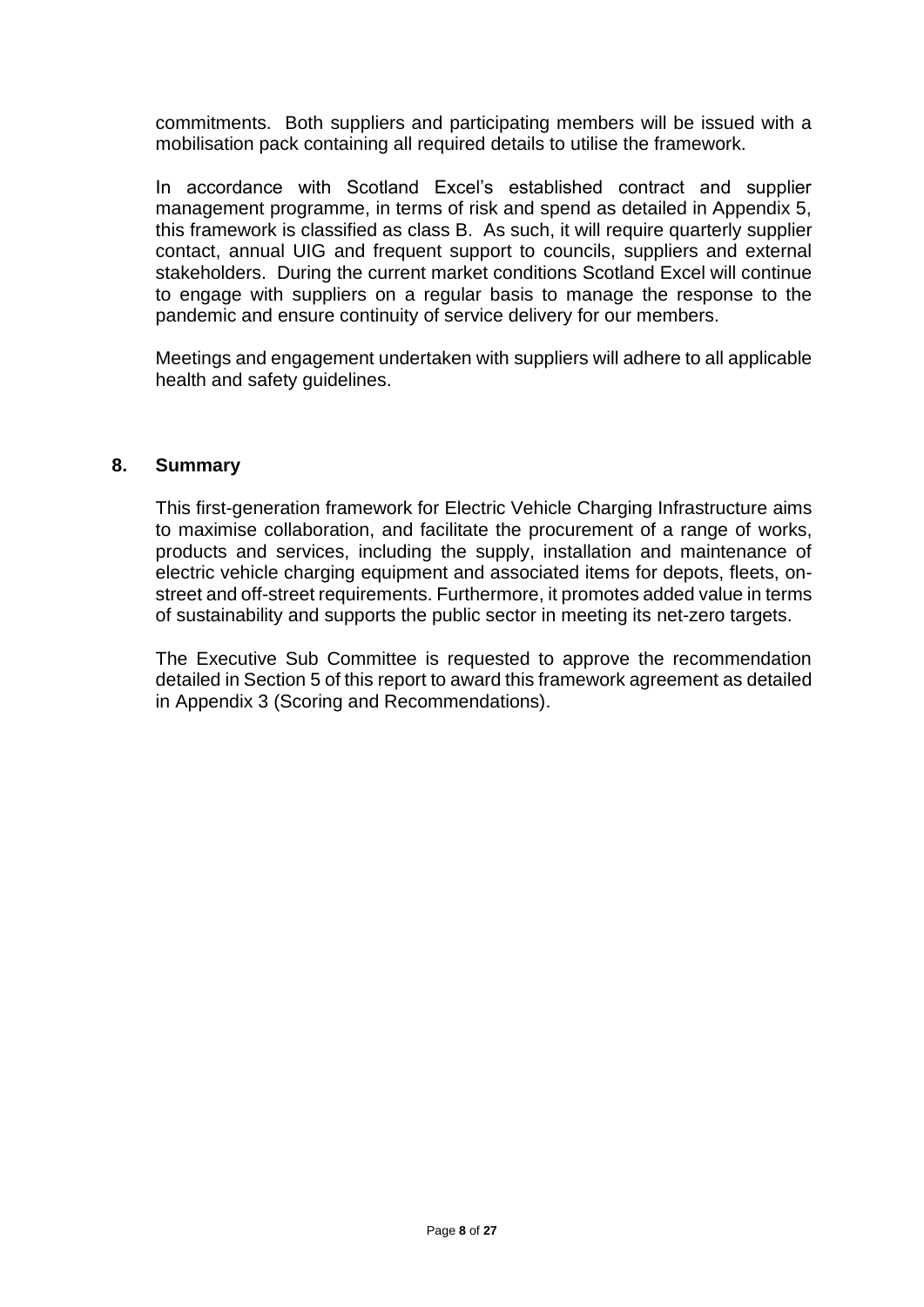## **Appendix 1 – Participation and Spend Summary Electric Vehicle Charging Infrastructure 2119**

| <b>COUNCIL</b>                     | <b>PARTICIPATION STATUS</b> | <b>PARTICIPATION ENTRY DATE</b> | <b>ESTIMATED ANNUAL SPEND</b> | <b>SOURCE OF SPEND DATA</b>             |
|------------------------------------|-----------------------------|---------------------------------|-------------------------------|-----------------------------------------|
| ABERDEEN CITY COUNCIL              | <b>YES</b>                  | <b>Framework Start Date</b>     | £76.000                       | Council                                 |
| ABERDEENSHIRE COUNCIL              | YES                         | Framework Start Date            | £500,000                      | Council                                 |
| <b>ANGUS COUNCIL</b>               | <b>YES</b>                  | <b>Framework Start Date</b>     | £124.020                      | Council                                 |
| ARGYLL & BUTE COUNCIL              | <b>YES</b>                  | <b>Framework Start Date</b>     | £200.000                      | Historical spend based on Spikes Cavell |
| <b>CITY OF EDINBURGH COUNCIL</b>   | <b>YES</b>                  | <b>Framework Start Date</b>     | £200.000                      | Council                                 |
| <b>CLACKMANNANSHIRE COUNCIL</b>    | <b>YES</b>                  | <b>Framework Start Date</b>     | £50.000                       | Council                                 |
| <b>COMHAIRLE NAN EILEAN SIAR</b>   | <b>YES</b>                  | <b>Framework Start Date</b>     | £100,000                      | Council                                 |
| DUMFRIES & GALLOWAY COUNCIL        | <b>YES</b>                  | Framework Start Date            | £640,000                      | Council                                 |
| DUNDEE CITY COUNCIL                | <b>YES</b>                  | <b>Framework Start Date</b>     | £100,000                      | Council                                 |
| <b>EAST AYRSHIRE COUNCIL</b>       | <b>YES</b>                  | <b>Framework Start Date</b>     | £250,000                      | Council                                 |
| EAST DUNBARTONSHIRE COUNCIL        | <b>YES</b>                  | Framework Start Date            | £250,000                      | Council                                 |
| <b>EAST LOTHIAN COUNCIL</b>        | <b>YES</b>                  | <b>Framework Start Date</b>     | £260.000                      | Council                                 |
| <b>EAST RENFREWSHIRE COUNCIL</b>   | <b>YES</b>                  | <b>Framework Start Date</b>     | £150.000                      | Council                                 |
| <b>FALKIRK COUNCIL</b>             | YES                         | <b>Framework Start Date</b>     | £90,000                       | Council                                 |
| <b>FIFE COUNCIL</b>                | <b>YES</b>                  | <b>Framework Start Date</b>     | £50.000                       | Council                                 |
| <b>GLASGOW CITY COUNCIL</b>        | YES                         | Framework Start Date            | £1,030,000                    | Council                                 |
| <b>HIGHLAND COUNCIL</b>            | <b>YES</b>                  | <b>Framework Start Date</b>     | £200.000                      | Council                                 |
| <b>INVERCLYDE COUNCIL</b>          | <b>YES</b>                  | <b>Framework Start Date</b>     | £115,000                      | Council                                 |
| <b>MIDLOTHIAN COUNCIL</b>          | <b>YES</b>                  | <b>Framework Start Date</b>     | £30,000                       | Council                                 |
| <b>MORAY COUNCIL</b>               | YES                         | Framework Start Date            | £200,000                      | Council                                 |
| <b>NORTH AYRSHIRE COUNCIL</b>      | <b>YES</b>                  | <b>Framework Start Date</b>     | £510,000                      | Council                                 |
| NORTH LANARKSHIRE COUNCIL          | <b>YES</b>                  | <b>Framework Start Date</b>     | <b>TBC</b>                    | Council                                 |
| <b>ORKNEY ISLANDS COUNCIL</b>      | <b>YES</b>                  | <b>Framework Start Date</b>     | £145,000                      | Council                                 |
| <b>PERTH &amp; KINROSS COUNCIL</b> | <b>YES</b>                  | <b>Framework Start Date</b>     | £216,430                      | Council                                 |
| <b>RENFREWSHIRE COUNCIL</b>        | <b>YES</b>                  | <b>Framework Start Date</b>     | £250.000                      | Council                                 |
| <b>SCOTTISH BORDERS COUNCIL</b>    | <b>YES</b>                  | <b>Framework Start Date</b>     | £200,000                      | Historical spend based on Spikes Cavell |
| SHETLAND ISLANDS COUNCIL           | <b>YES</b>                  | <b>Framework Start Date</b>     | £11,500                       | Council                                 |
| SOUTH AYRSHIRE COUNCIL             | <b>YES</b>                  | <b>Framework Start Date</b>     | £75.000                       | Historical spend based on Spikes Cavell |
| SOUTH LANARKSHIRE COUNCIL          | <b>YES</b>                  | Framework Start Date            | £1,100,000                    | Council                                 |
| <b>STIRLING COUNCIL</b>            | <b>YES</b>                  | <b>Framework Start Date</b>     | £1,477,500                    | Council                                 |
| WEST DUNBARTONSHIRE COUNCIL        | <b>YES</b>                  | Framework Start Date            | <b>TBC</b>                    | Council                                 |
| <b>WEST LOTHIAN COUNCIL</b>        | <b>YES</b>                  | Framework Start Date            | £170,000                      | Council                                 |
| <b>TAYSIDE CONTRACTS</b>           | YES                         | Framework Start Date            | <b>TBC</b>                    | Council                                 |
| OTHER PARTICIPATING BODIES         |                             |                                 | £2,000,000                    | <b>Other Participating Bodies</b>       |
| <b>TOTAL</b>                       |                             |                                 | £10.770.450                   |                                         |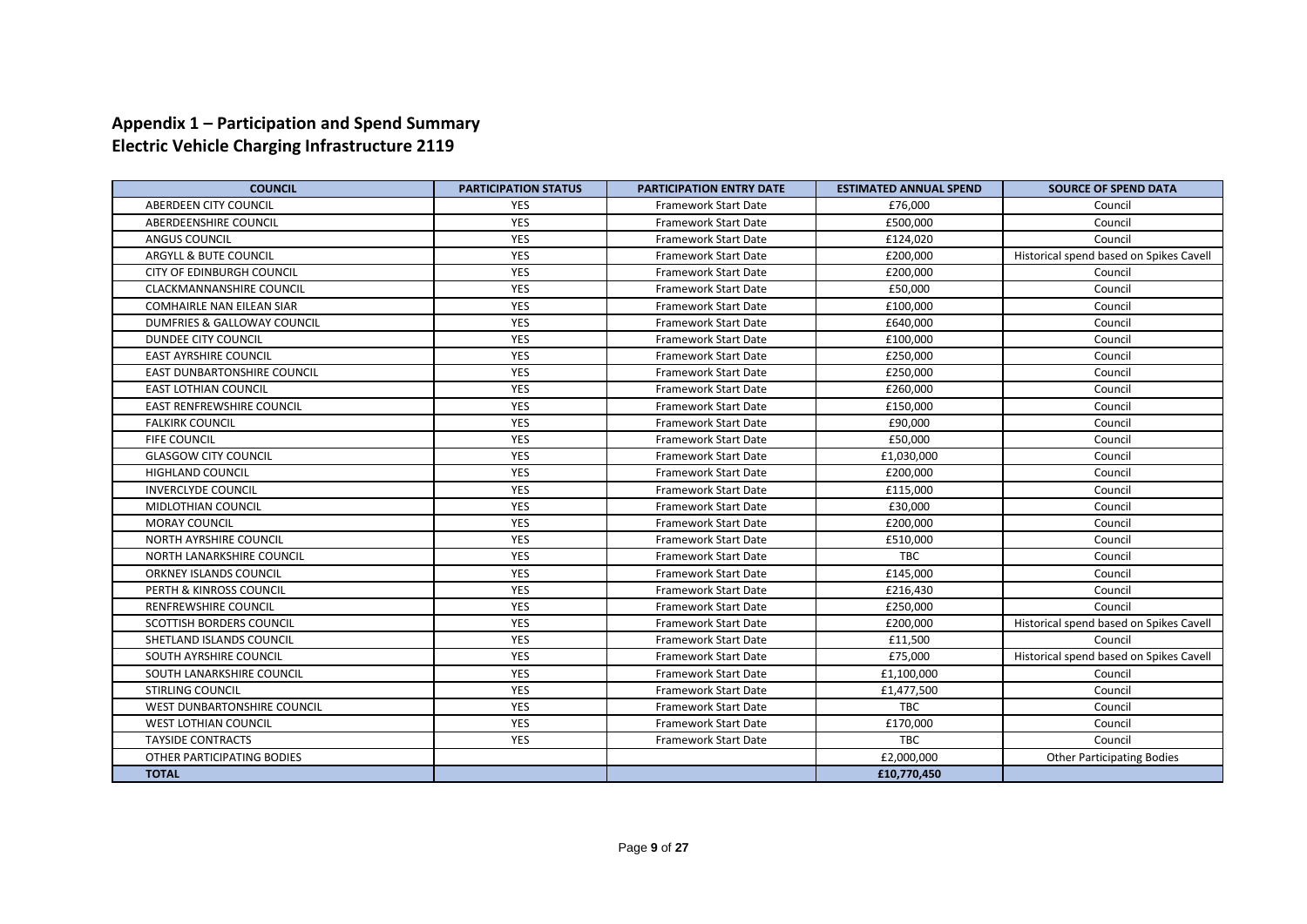## **Appendix 2 - Summary of Offers Received**

Where the lots and regions tendered/awarded are indicated by using a combination of a number, the letter R and a second number, the first number represents the lot number, while the second the region number.

| <b>Tenderer</b>                                                | <b>SME</b><br><b>Status</b> | <b>Location</b>                               | <b>Lots and Regions</b><br><b>Tendered</b>                                                              | <b>Lots and Regions</b><br><b>Awarded</b>                 |
|----------------------------------------------------------------|-----------------------------|-----------------------------------------------|---------------------------------------------------------------------------------------------------------|-----------------------------------------------------------|
| <b>Bmm Energy Solutions</b><br>Ltd                             | Small                       | Scotland -<br>Glasgow and<br>Strathclyde      | 1R1, 1R3, 1R4, 1R5,<br>1R6, 2, 3R1, 3R3,<br>3R4, 3R5, 3R6, 4R1,<br>4R3, 4R4, 4R5, 4R6                   | 1R1, 1R3, 1R4, 1R5,<br>1R6, 2, 3R1, 3R3, 3R4,<br>3R5, 3R6 |
| <b>Boyd Brothers</b><br>(Fauldhouse) Ltd                       | Small                       | Scotland -<br>Edinburgh<br>and Lothians       | 3R1, 3R2, 3R3, 3R4,<br>3R5, 3R6                                                                         | 3R1, 3R2, 3R3, 3R4,<br>3R5, 3R6                           |
| Centregreat Limited                                            | Medium                      | Scotland -<br>Scotland<br>South               | 1R1, 1R4, 1R5, 1R6,<br>3R1, 3R4, 3R5, 3R6,<br>4R1, 4R4, 4R5, 4R6                                        | 1R1, 1R4, 1R5, 1R6,<br>4R1, 4R4, 4R5, 4R6                 |
| Charge ELV Limited                                             | Micro                       | Scotland -<br>Glasgow and<br>Strathclyde      | 1R1, 1R2, 1R3, 1R4,<br>1R5, 1R6, 2, 3R1,<br>3R2, 3R3, 3R4, 3R5,<br>3R6, 4R1, 4R2, 4R3,<br>4R4, 4R5, 4R6 | $\overline{\phantom{a}}$                                  |
| Chargemaster Ltd t/a bp<br>pulse                               | Large                       | England                                       | 1R1, 1R2, 1R3, 1R4,<br>1R5, 1R6                                                                         | 1R1, 1R2, 1R3, 1R4,<br>1R5, 1R6                           |
| Cherry & White Ltd*                                            | Small                       | England                                       | 2, 3R1, 3R2, 3R3,<br>3R4, 3R5, 3R6                                                                      |                                                           |
| <b>City Electrical Factors</b><br>Limited                      | Large                       | England                                       | $\overline{2}$                                                                                          | $\overline{2}$                                            |
| <b>Connected Kerb Limited</b>                                  | Medium                      | England                                       | 1R1, 1R2, 1R3, 1R4,<br>1R5, 1R6, 2                                                                      | 1R1, 1R2, 1R3, 1R4,<br>1R5, 1R6                           |
| E&S Utilities Limited t/a<br><b>Powertek Utilities</b>         | Medium                      | Scotland -<br>Glasgow and<br>Strathclyde      | 3R1, 3R3, 3R4, 3R5,<br>3R6                                                                              |                                                           |
| Easy Heat Systems Ltd                                          | Medium                      | Scotland -<br>Tayside,<br>Central and<br>Fife | 1R1, 1R2, 1R3, 1R4,<br>1R5, 1R6                                                                         | 1R1, 1R2                                                  |
| <b>Edmundson Electrical</b><br>Ltd                             | Large                       | Scotland -<br>Glasgow and<br>Strathclyde      | 2                                                                                                       | 2                                                         |
| <b>EJ Parker Technical</b><br>Services (Scotland<br>South) Ltd | Medium                      | Scotland -<br>Glasgow and<br>Strathclyde      | 1R1, 1R2, 1R3, 1R4,<br>1R5, 1R6                                                                         |                                                           |
| <b>Enerveo Limited</b>                                         | Large                       | England                                       | 1R1, 1R2, 1R3, 1R4,<br>1R5, 1R6                                                                         | 1R1, 1R2, 1R3, 1R4,<br>1R5, 1R6                           |
| <b>Entrust Smart Home</b><br>Microgrid Ltd                     | Micro                       | England                                       | $\overline{2}$                                                                                          | $\overline{2}$                                            |

For example, 3R4 means "lot **3**, **R**egion **4**".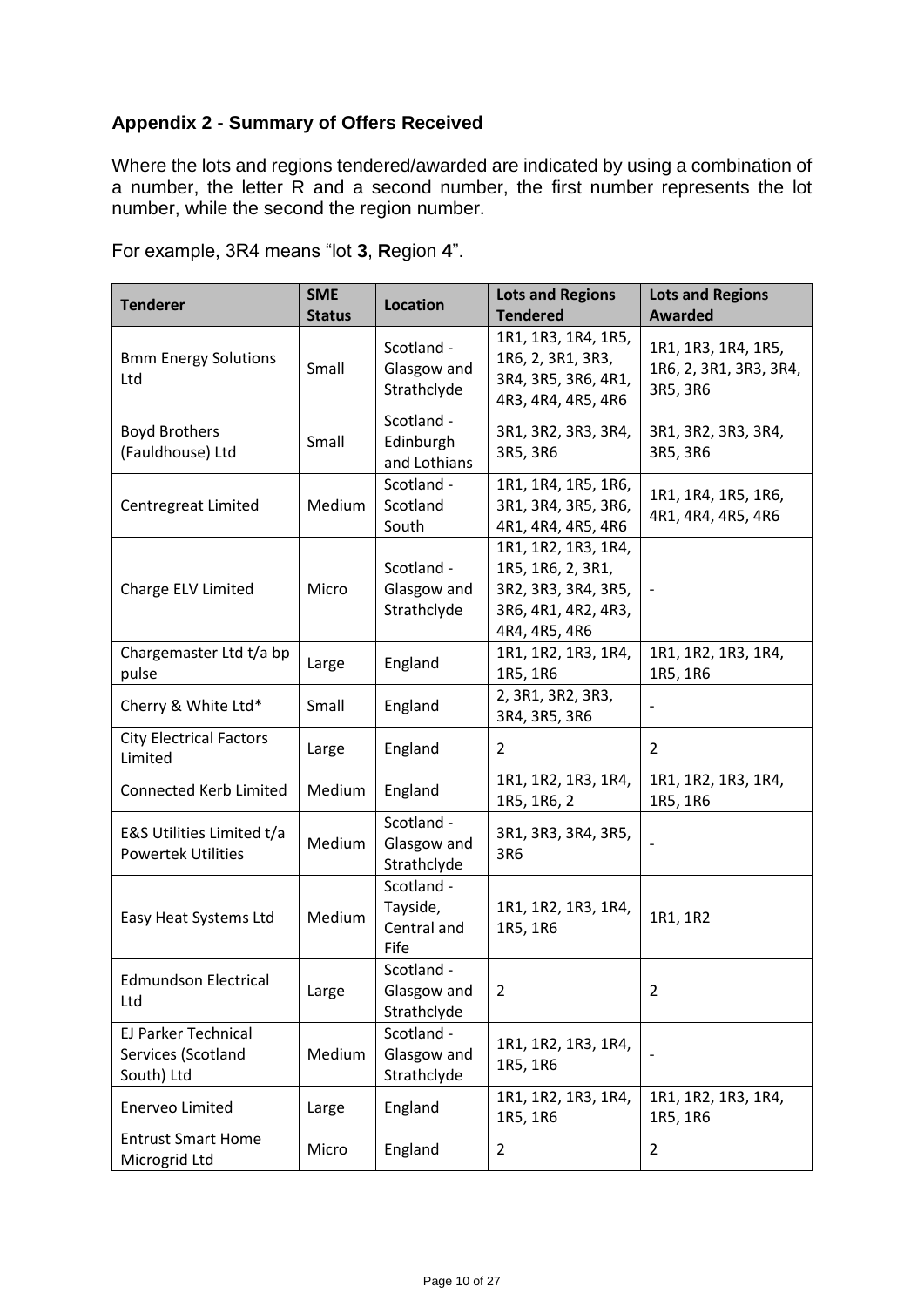| Everwarm Ltd                           | Large  | Scotland -<br>Edinburgh<br>and Lothians    | 1R1, 1R2, 1R3, 1R4,<br>1R5, 1R6                                                                         | 1R1, 1R2, 1R3, 1R4,<br>1R5, 1R6                                                                         |
|----------------------------------------|--------|--------------------------------------------|---------------------------------------------------------------------------------------------------------|---------------------------------------------------------------------------------------------------------|
| Gilbarco Veeder-Root<br>Limited        | Large  | England                                    | 2, 4R1, 4R2, 4R3,<br>4R4, 4R5, 4R6                                                                      | 2, 4R1, 4R2, 4R3, 4R4,<br>4R5, 4R6                                                                      |
| <b>GPH Builders Merchants</b><br>Ltd   | Medium | Scotland-<br>Aberdeen<br>and North<br>East | $\overline{2}$                                                                                          | $\overline{2}$                                                                                          |
| James M Anderson Ltd                   | Small  | Scotland -<br>Glasgow and<br>Strathclyde   | $\overline{2}$                                                                                          |                                                                                                         |
| John G. Mackintosh<br>Limited          | Medium | Scotland -<br>Edinburgh<br>and Lothians    | 2, 3R1, 3R4                                                                                             | 3R1, 3R4                                                                                                |
| Jorro Ltd                              | Micro  | Scotland -<br>Glasgow and<br>Strathclyde   | 1R1, 1R2, 1R3, 1R4,<br>1R5, 1R6, 2, 3R1,<br>3R2, 3R3, 3R4, 3R5,<br>3R6, 4R1, 4R2, 4R3,<br>4R4, 4R5, 4R6 | 1R1, 1R2, 1R3, 1R4,<br>1R5, 1R6, 2, 3R1, 3R2,<br>3R3, 3R4, 3R5, 3R6,<br>4R1, 4R2, 4R3, 4R4,<br>4R5, 4R6 |
| Juuce Ltd t/a EO<br>Charging           | Medium | England                                    | 1R1, 1R2, 1R3, 1R4,<br>1R5, 1R6, 2                                                                      | 1R1, 1R2, 1R3, 1R4,<br>1R5, 1R6, 2                                                                      |
| Liberty Charge Limited                 | Large  | England                                    | 1R1, 1R3, 1R4, 1R5,<br>1R6                                                                              | 1R1, 1R3, 1R4, 1R5,<br>1R6                                                                              |
| MER FLEET SERVICES<br><b>LIMITED</b>   | Medium | England                                    | 1R1, 1R2, 1R3, 1R4,<br>1R5, 1R6, 2, 3R1,<br>3R2, 3R3, 3R4, 3R5,<br>3R6, 4R1, 4R2, 4R3,<br>4R4, 4R5, 4R6 |                                                                                                         |
| Metric Group Ltd                       | Medium | England                                    | 2                                                                                                       | $\overline{2}$                                                                                          |
| <b>Morrison Energy</b><br>Services Ltd | Large  | England                                    | 1R1, 1R4, 1R5, 1R6,<br>3R1, 3R4, 3R5, 3R6                                                               | 1R1, 1R4, 1R5, 1R6                                                                                      |
| MP Group U K Ltd                       | Small  | Scotland -<br>Glasgow and<br>Strathclyde   | 1R1, 1R2, 1R3, 1R4,<br>1R5, 1R6, 2, 3R1,<br>3R2, 3R3, 3R4, 3R5,<br>3R6, 4R1, 4R2, 4R3,<br>4R4, 4R5, 4R6 | 1R1, 1R2, 1R3, 1R4,<br>1R5, 1R6, 2, 3R1, 3R2,<br>3R3, 3R4, 3R5, 3R6                                     |
| Munro Wilson Limited                   | Micro  | Scotland-<br>Scotland<br>South             | 1R1, 1R2, 1R3, 1R4,<br>1R5, 1R6, 2, 3R1,<br>3R2, 3R3, 3R4, 3R5,<br>3R6, 4R1, 4R2, 4R3,<br>4R4, 4R5, 4R6 | 1R1, 1R2, 1R3, 1R4,<br>1R5, 1R6                                                                         |
| <b>Phoenix Utilities Ltd</b>           | Small  | Scotland -<br>Glasgow and<br>Strathclyde   | 3R1, 3R3, 3R4, 3R5,<br>3R6                                                                              |                                                                                                         |
| <b>Procast Energy Services</b><br>Itd  | Small  | Scotland -<br>Glasgow and<br>Strathclyde   | 1R1, 1R2, 1R3, 1R4,<br>1R5, 1R6                                                                         | 1R1, 1R2, 1R3, 1R4,<br>1R5, 1R6                                                                         |
| Rexel UK Limited                       | Large  | England                                    | $\overline{2}$                                                                                          | $\overline{2}$                                                                                          |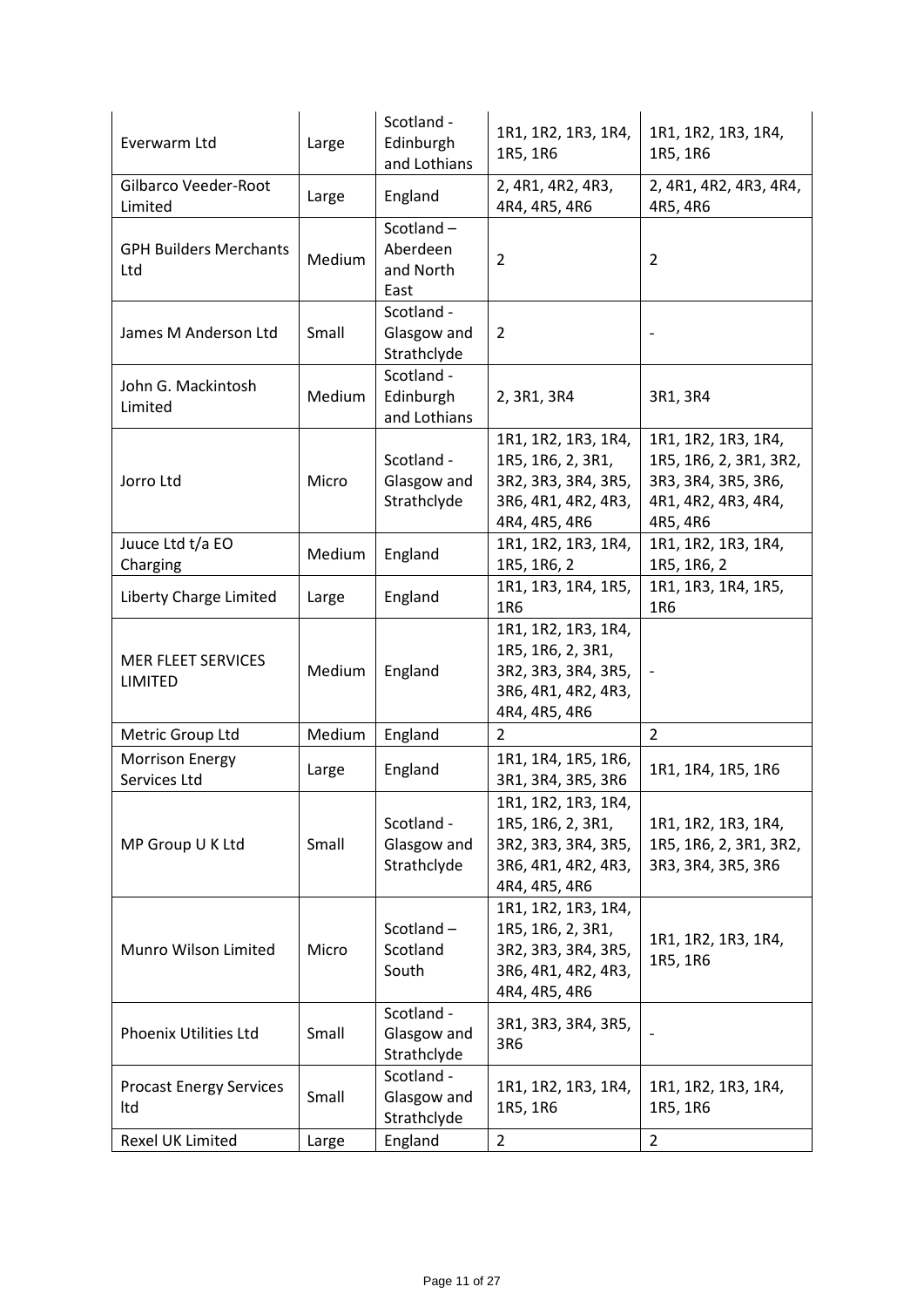| Ross-Shire Engineering<br>Ltd                 | Large  | Scotland-<br>Highlands<br>and Islands    | 1R1, 1R2, 1R3, 1R4,<br>1R5, 1R6, 2, 3R1,<br>3R2, 3R3, 3R4, 3R5,<br>3R6, 4R1, 4R2, 4R3,<br>4R4, 4R5, 4R6 | 1R1, 1R2, 1R3, 1R4,<br>1R5, 1R6, 2, 3R1, 3R2,<br>3R3, 3R4, 3R5, 3R6,<br>4R1, 4R2, 4R3, 4R4,<br>4R5, 4R6 |
|-----------------------------------------------|--------|------------------------------------------|---------------------------------------------------------------------------------------------------------|---------------------------------------------------------------------------------------------------------|
| <b>Saltire Facilities</b><br>Management Ltd   | Medium | Scotland -<br>Glasgow and<br>Strathclyde | 1R1, 1R4, 1R5, 1R6                                                                                      | 1R1, 1R4, 1R5, 1R6                                                                                      |
| ScottishPower Energy<br><b>Retail Limited</b> | Large  | Scotland -<br>Glasgow and<br>Strathclyde | 1R1, 1R2, 1R3, 1R4,<br>1R5, 1R6                                                                         | 1R1, 1R2, 1R3, 1R4,<br>1R5, 1R6                                                                         |
| <b>SSUK Ltd</b>                               | Small  | Scotland -<br>Glasgow and<br>Strathclyde | 1R1, 1R2, 1R3, 1R4,<br>1R5, 1R6, 2, 3R1,<br>3R2, 3R3, 3R4, 3R5,<br>3R6, 4R1, 4R2, 4R3,<br>4R4, 4R5, 4R6 | 1R1, 1R2, 1R3, 1R4,<br>1R5, 1R6, 2, 3R1, 3R2,<br>3R3, 3R4, 3R5, 3R6,<br>4R1, 4R2, 4R3, 4R4,<br>4R5, 4R6 |
| <b>Story Contracting Ltd</b>                  | Large  | Scotland -<br>Glasgow and<br>Strathclyde | 1R1, 1R2, 1R3, 1R4,<br>1R5, 1R6, 2                                                                      | 1R1, 1R2, 1R3, 1R4,<br>1R5, 1R6, 2                                                                      |
| <b>SWARCO UK LIMITED</b>                      | Medium | England                                  | 1R1, 1R2, 1R3, 1R4,<br>1R5, 1R6, 2, 3R1,<br>3R2, 3R3, 3R4, 3R5,<br>3R6, 4R1, 4R2, 4R3,<br>4R4, 4R5, 4R6 | 1R1, 1R2, 1R3, 1R4,<br>1R5, 1R6, 2, 3R1, 3R2,<br>3R3, 3R4, 3R5, 3R6                                     |
| The Aluminium Lighting<br>Company Ltd.        | Small  | Wales                                    | $\overline{2}$                                                                                          |                                                                                                         |
| Valley Group Limited                          | Small  | Scotland -<br>Glasgow and<br>Strathclyde | 1R1, 1R2, 1R3, 1R4,<br>1R5, 1R6, 3R1, 3R2,<br>3R3, 3R4, 3R5, 3R6                                        | 1R1, 1R2, 1R3, 1R4,<br>1R5, 1R6, 3R1, 3R2,<br>3R3, 3R4, 3R5, 3R6                                        |
| W.G.M<br>(ENGINEERING)LIMITED                 | Large  | Scotland -<br>Glasgow and<br>Strathclyde | 1R1, 1R2, 1R3, 1R4,<br>1R5, 1R6, 3R1, 3R2,<br>3R3, 3R4, 3R5, 3R6,<br>4R1, 4R2, 4R3, 4R4,<br>4R5, 4R6    | 1R1, 1R2, 1R3, 1R4,<br>1R5, 1R6, 4R1, 4R2,<br>4R3, 4R4, 4R5, 4R6                                        |
| <b>WB Electrical Services</b><br>Ltd          | Micro  | Scotland -<br>Glasgow and<br>Strathclyde | 1R1, 1R4, 1R5, 1R6                                                                                      |                                                                                                         |
| <b>Yunex Limited</b>                          | Large  | England                                  | 1R1, 1R2, 1R3, 1R4,<br>1R5, 1R6, 2, 4R1,<br>4R2, 4R3, 4R4, 4R5,<br>4R6                                  | 1R1, 1R2, 1R3, 1R4,<br>1R5, 1R6, 4R1, 4R2,<br>4R3, 4R4, 4R5, 4R6                                        |
| Zaptec U.K. Ltd                               | Large  | England                                  | $\overline{2}$                                                                                          | $\overline{2}$                                                                                          |

Cherry & White Ltd (02468825)

Worldnetwork Ltd (06977164)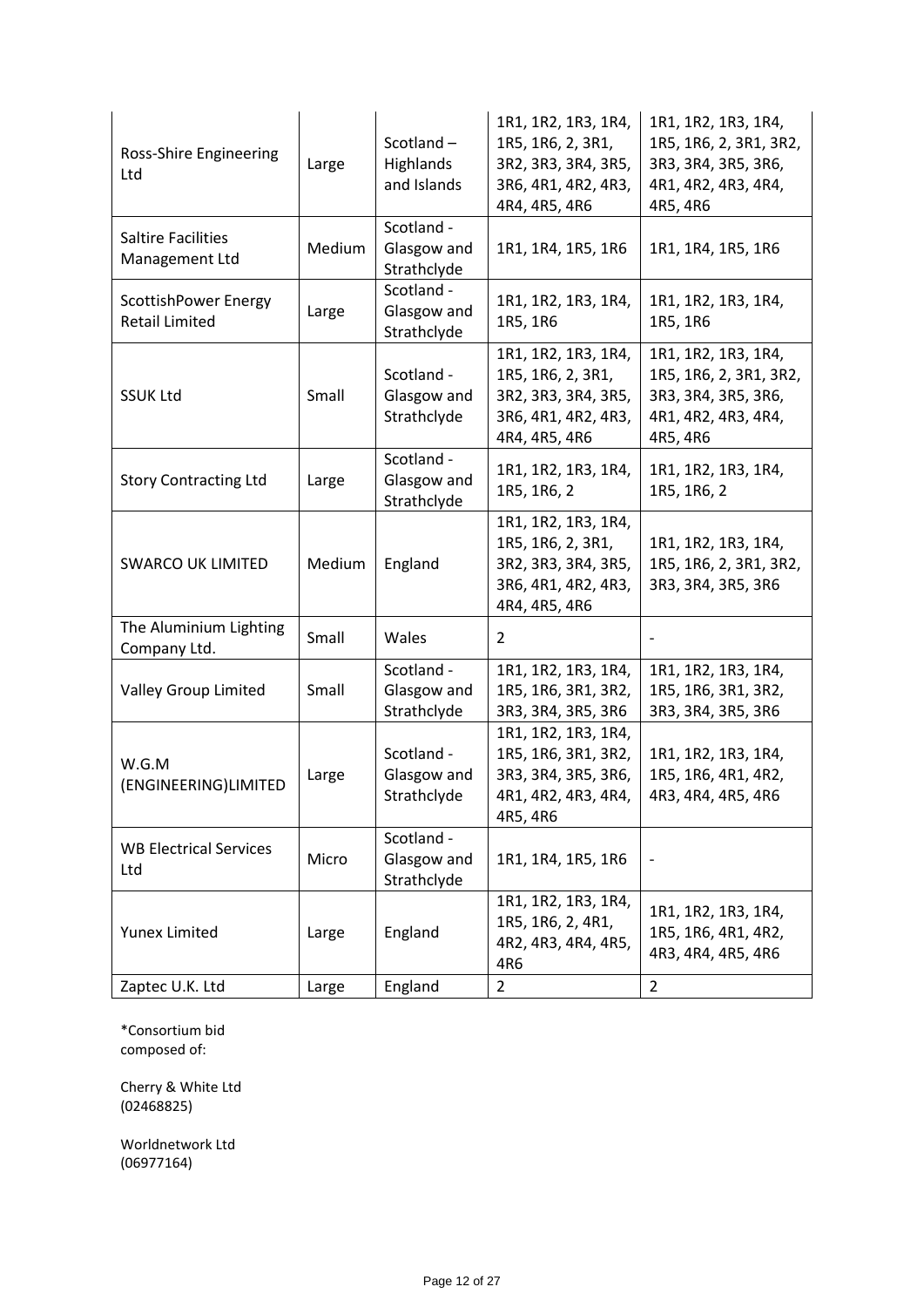## **Appendix 3 - Scoring and Recommendations**

### **LOT 1 – SUPPLY, INSTALLATION AND MAINTENANCE OF ELECTRIC VEHICLE CHARGING EQUIPMENT AND ASSOCIATED ITEMS**

| <b>REGION 1 - Central</b><br>(Clackmannanshire, Falkirk, Fife, Stirling, West Lothian) |               |                                          |  |
|----------------------------------------------------------------------------------------|---------------|------------------------------------------|--|
| <b>Tenderer</b>                                                                        | <b>Score</b>  | <b>Recommended for Award</b><br>(Yes/No) |  |
| <b>Valley Group Limited</b>                                                            | 95.50         | Yes                                      |  |
| <b>Jorro Ltd</b>                                                                       | 80.34         | Yes                                      |  |
| <b>Easy Heat Systems Ltd</b>                                                           | 75.14         | Yes                                      |  |
| <b>Procast Energy Services Itd</b>                                                     | 74.16         | Yes                                      |  |
| <b>Ross-Shire Engineering Ltd</b>                                                      | 73.79         | Yes                                      |  |
| <b>Everwarm Ltd</b>                                                                    | 72.91         | Yes                                      |  |
| <b>Liberty Charge Limited</b>                                                          | 69.79         | Yes                                      |  |
| <b>Saltire Facilities Management Ltd</b>                                               | 64.97         | Yes                                      |  |
| <b>SWARCO UK LIMITED</b>                                                               | 64.61         | Yes                                      |  |
| Yunex Limited                                                                          | 63.96         | Yes                                      |  |
| <b>SSUK Ltd</b>                                                                        | 63.81         | Yes                                      |  |
| <b>Story Contracting Ltd</b>                                                           | 63.76         | Yes                                      |  |
| <b>Connected Kerb Limited</b>                                                          | 62.90         | Yes                                      |  |
| Juuce Ltd t/a EO Charging                                                              | 62.58         | Yes                                      |  |
| Chargemaster Ltd t/a bp pulse                                                          | 60.55         | Yes                                      |  |
| <b>ScottishPower Energy Retail Limited</b>                                             | 59.48         | Yes                                      |  |
| <b>Centregreat Limited</b>                                                             | 58.22         | Yes                                      |  |
| <b>Munro Wilson Limited</b>                                                            | 56.74         | Yes                                      |  |
| <b>Enerveo Limited</b>                                                                 | 56.41         | Yes                                      |  |
| <b>Morrison Energy Services Ltd</b>                                                    | 56.37         | Yes                                      |  |
| W.G.M (ENGINEERING)LIMITED                                                             | 56.20         | Yes                                      |  |
| MP Group U K Ltd                                                                       | 51.46         | Yes                                      |  |
| <b>BMM Energy Solutions Ltd</b>                                                        | 51.37         | Yes                                      |  |
| EJ Parker Technical Services (Scotland South) Ltd                                      | 46.66         | No                                       |  |
| <b>WB Electrical Services Ltd</b>                                                      | 36.89         | No                                       |  |
| <b>Charge ELV Limited</b>                                                              | 27.62         | No                                       |  |
| <b>MER FLEET SERVICES LIMITED</b>                                                      | Non Compliant | No                                       |  |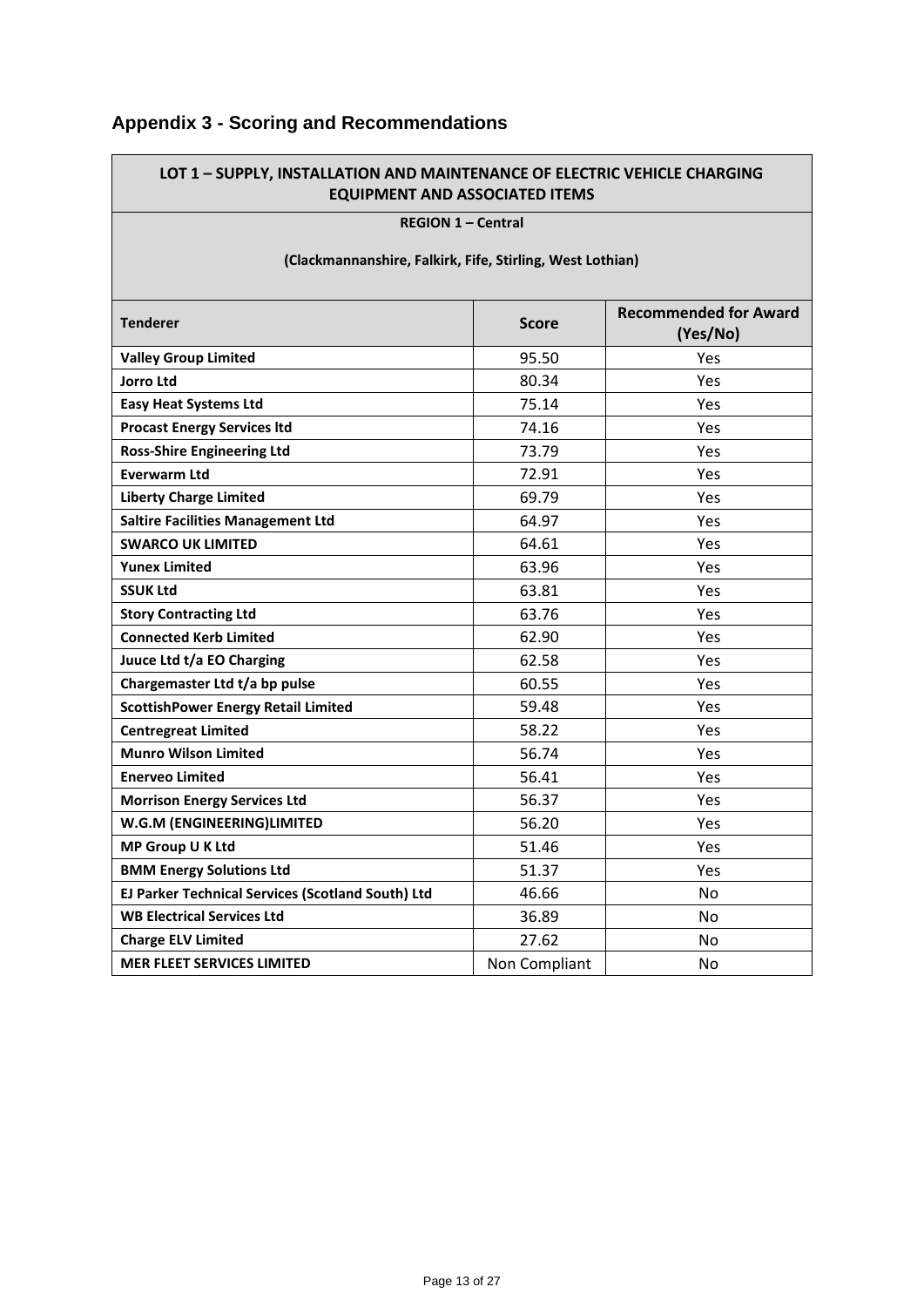#### **REGION 2 - Highlands and Islands**

**(Argyll and Bute, Highland, Orkney, Shetland, Comhairle nan Eilean Siar, The Moray)**

| <b>Tenderer</b>                                   | <b>Score</b>  | <b>Recommended for Award</b><br>(Yes/No) |
|---------------------------------------------------|---------------|------------------------------------------|
| <b>Valley Group Limited</b>                       | 94.96         | Yes                                      |
| <b>Jorro Ltd</b>                                  | 90.11         | Yes                                      |
| <b>Easy Heat Systems Ltd</b>                      | 86.30         | Yes                                      |
| <b>Ross-Shire Engineering Ltd</b>                 | 82.31         | Yes                                      |
| <b>Procast Energy Services Itd</b>                | 80.81         | Yes                                      |
| <b>Everwarm Ltd</b>                               | 73.21         | Yes                                      |
| Juuce Ltd t/a EO Charging                         | 70.21         | Yes                                      |
| <b>SSUK Ltd</b>                                   | 69.86         | Yes                                      |
| <b>Connected Kerb Limited</b>                     | 67.78         | Yes                                      |
| <b>SWARCO UK LIMITED</b>                          | 66.29         | Yes                                      |
| <b>Yunex Limited</b>                              | 65.34         | Yes                                      |
| Chargemaster Ltd t/a bp pulse                     | 63.92         | Yes                                      |
| <b>Story Contracting Ltd</b>                      | 62.87         | Yes                                      |
| <b>ScottishPower Energy Retail Limited</b>        | 61.12         | Yes                                      |
| W.G.M (ENGINEERING)LIMITED                        | 60.14         | Yes                                      |
| <b>Munro Wilson Limited</b>                       | 58.69         | Yes                                      |
| <b>Enerveo Limited</b>                            | 57.27         | <b>Yes</b>                               |
| MP Group U K Ltd                                  | 54.14         | Yes                                      |
| EJ Parker Technical Services (Scotland South) Ltd | 48.23         | <b>No</b>                                |
| <b>Charge ELV Limited</b>                         | 33.73         | <b>No</b>                                |
| <b>MER FLEET SERVICES LIMITED</b>                 | Non Compliant | No                                       |

### **LOT 1 - SUPPLY, INSTALLATION AND MAINTENANCE OF ELECTRIC VEHICLE CHARGING EQUIPMENT AND ASSOCIATED ITEMS**

**REGION 3 - North East** 

#### **(Aberdeen City, Aberdeenshire, Angus, Dundee, Perth & Kinross)**

| <b>Tenderer</b>                    | <b>Score</b> | <b>Recommended for Award</b><br>(Yes/No) |
|------------------------------------|--------------|------------------------------------------|
| <b>Valley Group Limited</b>        | 95.50        | Yes                                      |
| <b>Jorro Ltd</b>                   | 83.49        | Yes                                      |
| <b>Ross-Shire Engineering Ltd</b>  | 75.11        | Yes                                      |
| <b>Everwarm Ltd</b>                | 74.74        | Yes                                      |
| <b>Procast Energy Services Itd</b> | 73.82        | Yes                                      |
| <b>Liberty Charge Limited</b>      | 72.30        | Yes                                      |
| <b>SSUK Ltd</b>                    | 68.24        | Yes                                      |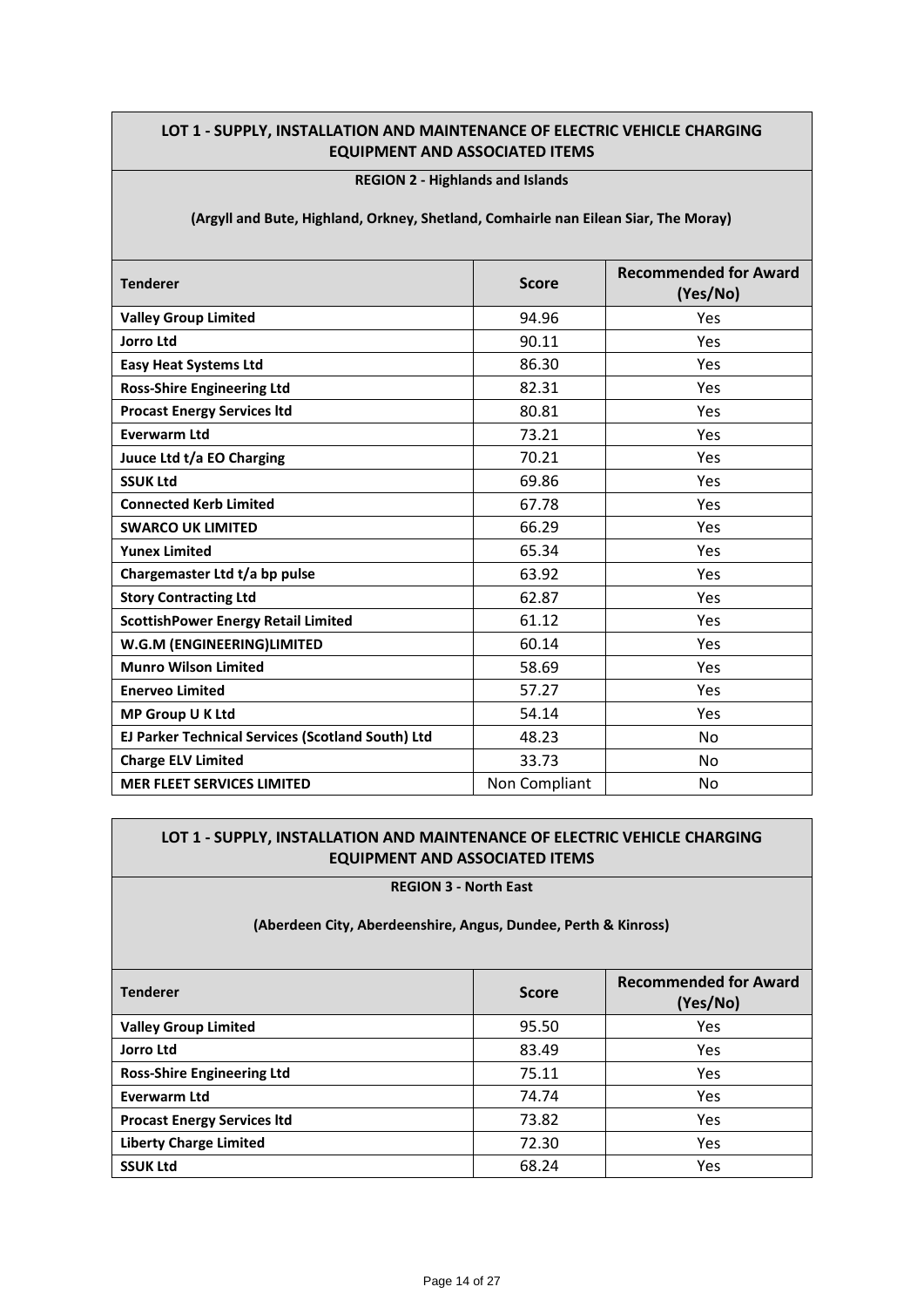| <b>SWARCO UK LIMITED</b>                          | 66.09         | Yes        |
|---------------------------------------------------|---------------|------------|
| <b>Yunex Limited</b>                              | 65.68         | Yes        |
| Juuce Ltd t/a EO Charging                         | 64.99         | Yes        |
| <b>Connected Kerb Limited</b>                     | 64.92         | Yes        |
| <b>Story Contracting Ltd</b>                      | 63.54         | <b>Yes</b> |
| Chargemaster Ltd t/a bp pulse                     | 60.97         | Yes        |
| <b>ScottishPower Energy Retail Limited</b>        | 60.82         | <b>Yes</b> |
| <b>Munro Wilson Limited</b>                       | 59.18         | Yes        |
| <b>Enerveo Limited</b>                            | 58.36         | Yes        |
| W.G.M (ENGINEERING)LIMITED                        | 56.54         | <b>Yes</b> |
| <b>BMM Energy Solutions Ltd</b>                   | 53.86         | Yes        |
| MP Group U K Ltd                                  | 52.29         | Yes        |
| <b>Easy Heat Systems Ltd</b>                      | 48.57         | No.        |
| EJ Parker Technical Services (Scotland South) Ltd | 48.08         | No         |
| <b>Charge ELV Limited</b>                         | 30.03         | No         |
| <b>MER FLEET SERVICES LIMITED</b>                 | Non Compliant | No         |

#### **REGION 4 - South East**

#### **(East Lothian, Edinburgh, Midlothian, Scottish Borders)**

| <b>Tenderer</b>                            | <b>Score</b> | <b>Recommended for Award</b><br>(Yes/No) |
|--------------------------------------------|--------------|------------------------------------------|
| <b>Valley Group Limited</b>                | 95.50        | Yes                                      |
| <b>Jorro Ltd</b>                           | 83.49        | Yes                                      |
| <b>Procast Energy Services Itd</b>         | 77.63        | Yes                                      |
| <b>Everwarm Ltd</b>                        | 75.47        | <b>Yes</b>                               |
| <b>Ross-Shire Engineering Ltd</b>          | 75.11        | Yes                                      |
| <b>Liberty Charge Limited</b>              | 72.30        | Yes                                      |
| <b>Munro Wilson Limited</b>                | 68.88        | Yes                                      |
| <b>Saltire Facilities Management Ltd</b>   | 67.63        | Yes                                      |
| <b>SSUK Ltd</b>                            | 67.08        | <b>Yes</b>                               |
| <b>SWARCO UK LIMITED</b>                   | 66.49        | Yes                                      |
| <b>Yunex Limited</b>                       | 65.80        | Yes                                      |
| Juuce Ltd t/a EO Charging                  | 64.99        | Yes                                      |
| <b>Connected Kerb Limited</b>              | 64.73        | Yes                                      |
| <b>Story Contracting Ltd</b>               | 64.56        | Yes                                      |
| Chargemaster Ltd t/a bp pulse              | 62.07        | Yes                                      |
| <b>ScottishPower Energy Retail Limited</b> | 61.19        | Yes                                      |
| <b>Centregreat Limited</b>                 | 59.90        | Yes                                      |
| <b>Enerveo Limited</b>                     | 58.36        | Yes                                      |
| W.G.M (ENGINEERING)LIMITED                 | 57.96        | Yes                                      |
| <b>Morrison Energy Services Ltd</b>        | 57.51        | Yes                                      |
| <b>BMM Energy Solutions Ltd</b>            | 53.86        | Yes                                      |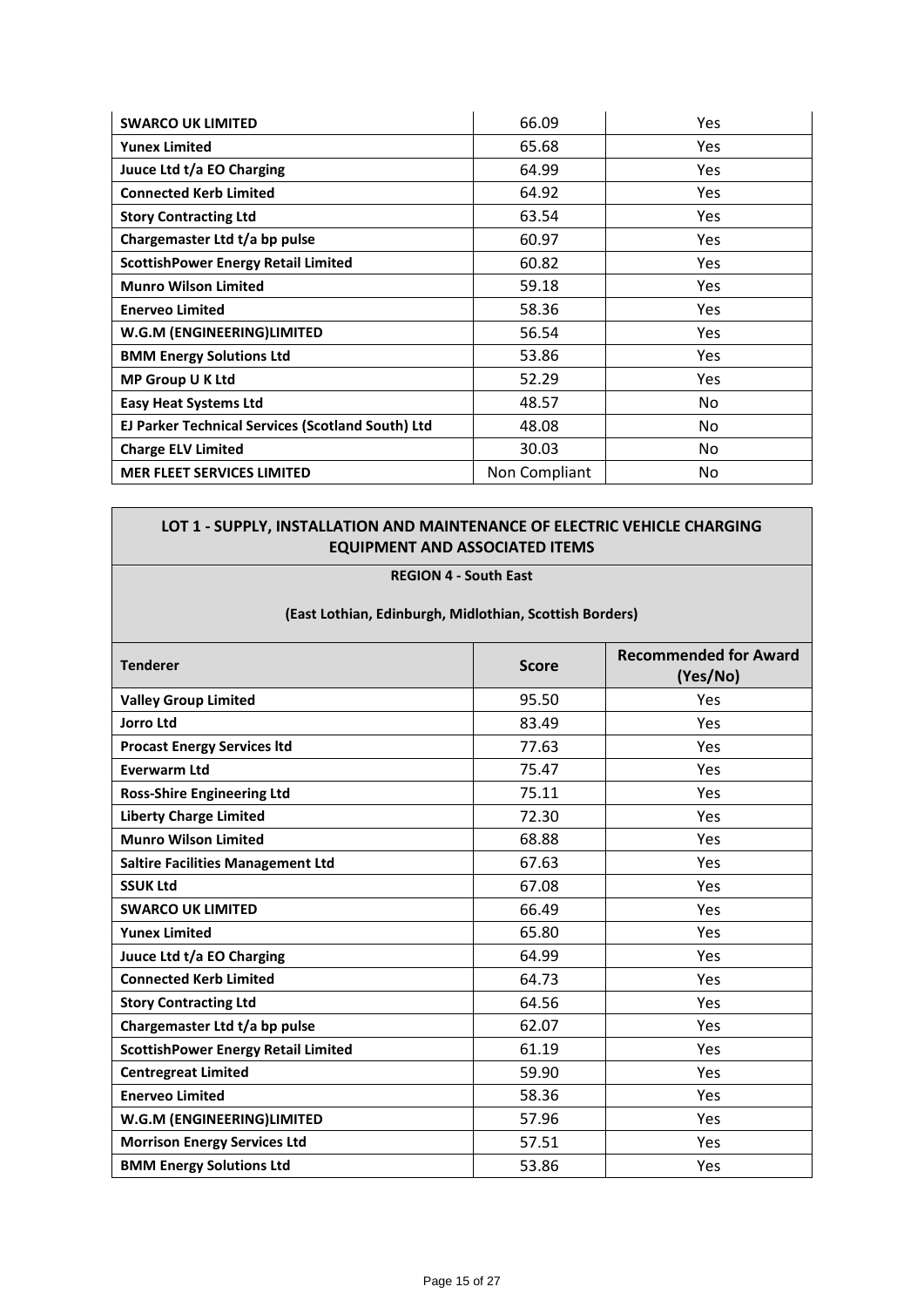| MP Group U K Ltd                                  | 52.29         | Yes |
|---------------------------------------------------|---------------|-----|
| <b>Easy Heat Systems Ltd</b>                      | 48.57         | No  |
| EJ Parker Technical Services (Scotland South) Ltd | 48.08         | No  |
| <b>WB Electrical Services Ltd</b>                 | 38.61         | No  |
| <b>Charge ELV Limited</b>                         | 30.03         | No  |
| <b>MER FLEET SERVICES LIMITED</b>                 | Non Compliant | No  |

#### **REGION 5 - South West**

#### **(East Dunbartonshire, East Renfrewshire, Glasgow, North Lanarkshire, Renfrewshire, West Dunbartonshire)**

| <b>Tenderer</b>                                   | <b>Score</b>  | <b>Recommended for Award</b><br>(Yes/No) |
|---------------------------------------------------|---------------|------------------------------------------|
| <b>Valley Group Limited</b>                       | 95.50         | Yes                                      |
| <b>Jorro Ltd</b>                                  | 80.34         | Yes                                      |
| <b>Procast Energy Services Itd</b>                | 74.09         | Yes                                      |
| <b>Everwarm Ltd</b>                               | 72.73         | Yes                                      |
| <b>Ross-Shire Engineering Ltd</b>                 | 71.05         | Yes                                      |
| <b>Liberty Charge Limited</b>                     | 69.79         | Yes                                      |
| <b>Saltire Facilities Management Ltd</b>          | 64.97         | Yes                                      |
| <b>SWARCO UK LIMITED</b>                          | 64.61         | Yes                                      |
| <b>Story Contracting Ltd</b>                      | 64.34         | Yes                                      |
| <b>Yunex Limited</b>                              | 64.07         | Yes                                      |
| <b>SSUK Ltd</b>                                   | 63.81         | Yes                                      |
| <b>Connected Kerb Limited</b>                     | 62.98         | Yes                                      |
| Juuce Ltd t/a EO Charging                         | 62.58         | Yes                                      |
| Chargemaster Ltd t/a bp pulse                     | 60.70         | Yes                                      |
| <b>ScottishPower Energy Retail Limited</b>        | 59.48         | Yes                                      |
| <b>Centregreat Limited</b>                        | 58.63         | Yes                                      |
| <b>Morrison Energy Services Ltd</b>               | 57.35         | Yes                                      |
| <b>Munro Wilson Limited</b>                       | 56.74         | Yes                                      |
| <b>Enerveo Limited</b>                            | 56.41         | Yes                                      |
| W.G.M (ENGINEERING)LIMITED                        | 56.20         | Yes                                      |
| MP Group U K Ltd                                  | 51.46         | Yes                                      |
| <b>BMM Energy Solutions Ltd</b>                   | 51.37         | Yes                                      |
| <b>Easy Heat Systems Ltd</b>                      | 47.53         | N <sub>o</sub>                           |
| EJ Parker Technical Services (Scotland South) Ltd | 46.66         | N <sub>o</sub>                           |
| <b>WB Electrical Services Ltd</b>                 | 36.89         | No                                       |
| <b>Charge ELV Limited</b>                         | 28.35         | <b>No</b>                                |
| <b>MER FLEET SERVICES LIMITED</b>                 | Non Compliant | No                                       |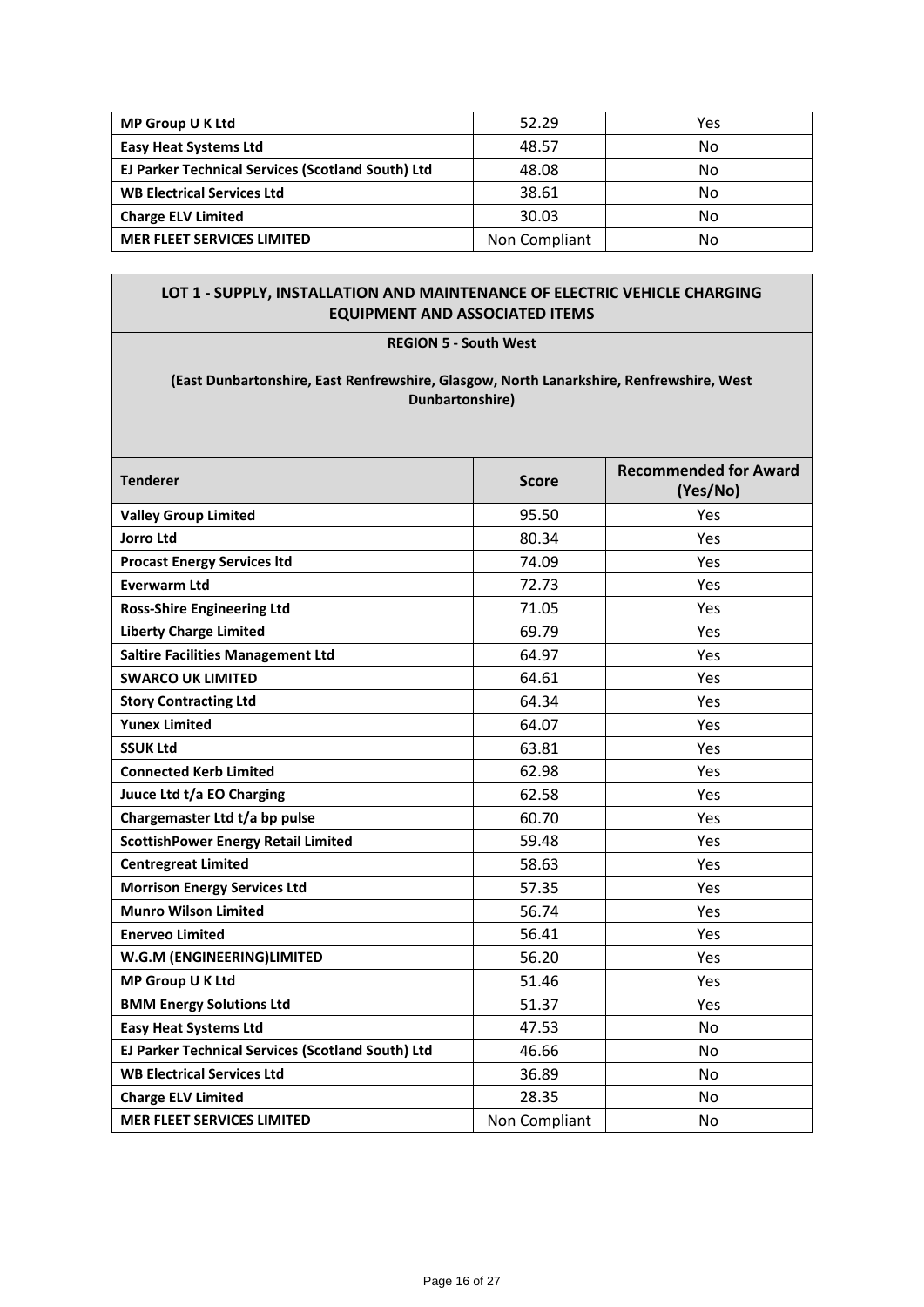#### **REGION 6 - South**

**(Dumfries & Galloway, East Ayrshire, South Ayrshire, South Lanarkshire, Inverclyde, North Ayrshire)**

| <b>Tenderer</b>                                   | <b>Score</b>  | <b>Recommended for Award</b><br>(Yes/No) |
|---------------------------------------------------|---------------|------------------------------------------|
| <b>Valley Group Limited</b>                       | 95.50         | Yes                                      |
| <b>Jorro Ltd</b>                                  | 83.49         | Yes                                      |
| <b>Procast Energy Services Itd</b>                | 77.63         | Yes                                      |
| <b>Everwarm Ltd</b>                               | 75.23         | Yes                                      |
| <b>Ross-Shire Engineering Ltd</b>                 | 75.11         | Yes                                      |
| <b>Liberty Charge Limited</b>                     | 72.30         | Yes                                      |
| <b>Saltire Facilities Management Ltd</b>          | 67.43         | Yes                                      |
| <b>SSUK Ltd</b>                                   | 67.08         | Yes                                      |
| <b>SWARCO UK LIMITED</b>                          | 66.49         | Yes                                      |
| <b>Story Contracting Ltd</b>                      | 66.00         | Yes                                      |
| <b>Yunex Limited</b>                              | 65.32         | Yes                                      |
| Juuce Ltd t/a EO Charging                         | 64.99         | Yes                                      |
| <b>Connected Kerb Limited</b>                     | 64.73         | Yes                                      |
| <b>ScottishPower Energy Retail Limited</b>        | 61.19         | Yes                                      |
| Chargemaster Ltd t/a bp pulse                     | 60.97         | Yes                                      |
| <b>Centregreat Limited</b>                        | 60.32         | Yes                                      |
| <b>Munro Wilson Limited</b>                       | 59.22         | Yes                                      |
| <b>Enerveo Limited</b>                            | 58.36         | Yes                                      |
| <b>Morrison Energy Services Ltd</b>               | 57.51         | Yes                                      |
| W.G.M (ENGINEERING)LIMITED                        | 56.54         | Yes                                      |
| <b>BMM Energy Solutions Ltd</b>                   | 53.86         | Yes                                      |
| MP Group U K Ltd                                  | 52.29         | Yes                                      |
| <b>Easy Heat Systems Ltd</b>                      | 48.57         | <b>No</b>                                |
| EJ Parker Technical Services (Scotland South) Ltd | 48.08         | <b>No</b>                                |
| <b>WB Electrical Services Ltd</b>                 | 38.61         | No                                       |
| <b>Charge ELV Limited</b>                         | 30.03         | <b>No</b>                                |
| <b>MER FLEET SERVICES LIMITED</b>                 | Non Compliant | No                                       |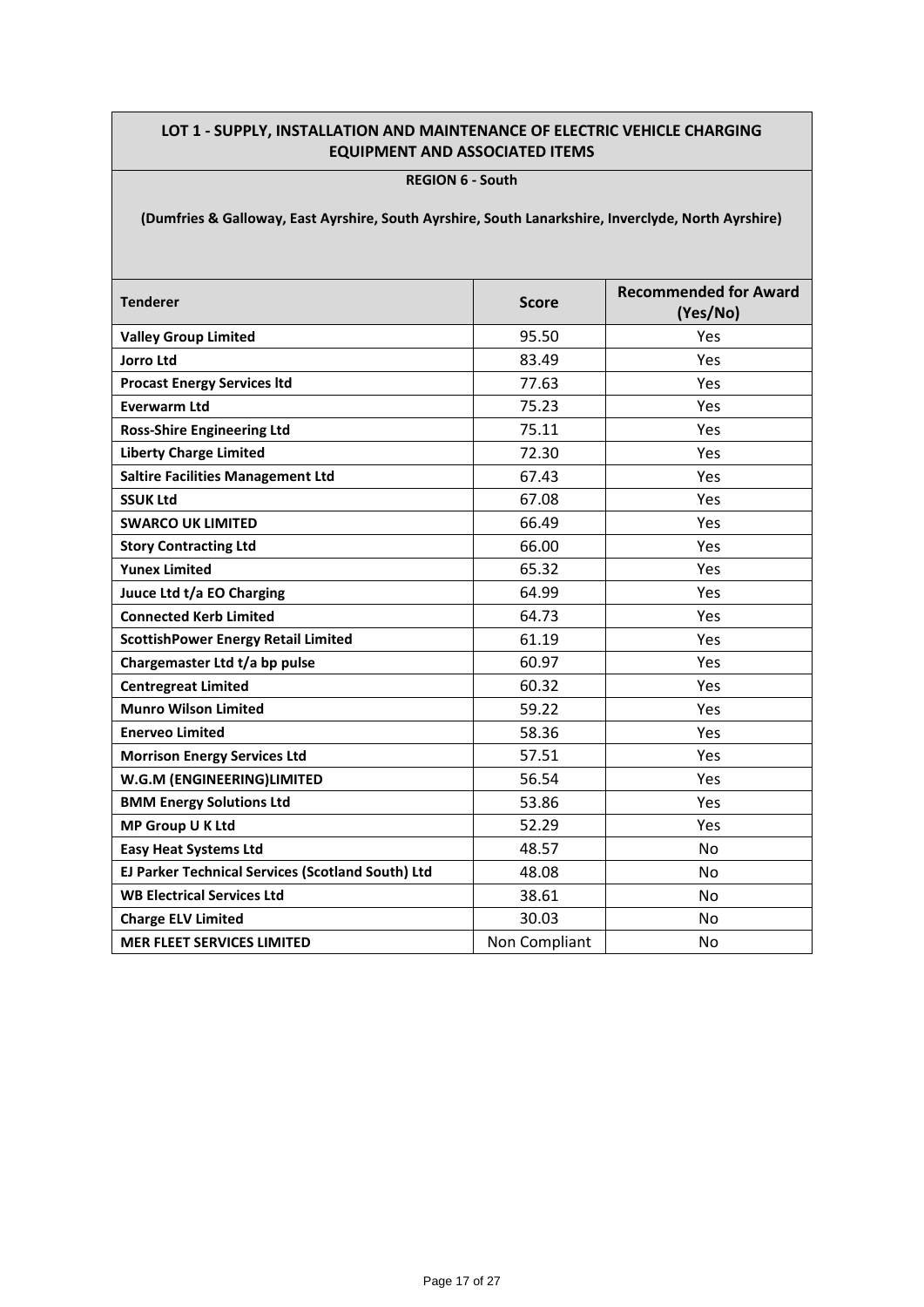| LOT 2 - SUPPLY ONLY OF ELECTRIC VEHICLE CHARGING EQUIPMENT AND ASSOCIATED ITEMS |              |                                          |
|---------------------------------------------------------------------------------|--------------|------------------------------------------|
| <b>Tenderer</b>                                                                 | <b>Score</b> | <b>Recommended for Award</b><br>(Yes/No) |
| MP Group U K Ltd                                                                | 83.42        | Yes                                      |
| <b>Edmundson Electrical Ltd</b>                                                 | 82.10        | Yes                                      |
| <b>Rexel UK Limited</b>                                                         | 81.94        | Yes                                      |
| Zaptec U.K. Ltd                                                                 | 74.29        | Yes                                      |
| <b>Jorro Ltd</b>                                                                | 73.13        | Yes                                      |
| <b>BMM Energy Solutions Ltd</b>                                                 | 72.19        | Yes                                      |
| <b>Story Contracting Ltd</b>                                                    | 71.71        | Yes                                      |
| <b>Ross-Shire Engineering Ltd</b>                                               | 70.32        | Yes                                      |
| Juuce Ltd t/a EO Charging                                                       | 69.85        | Yes                                      |
| <b>GPH Builders Merchants Ltd</b>                                               | 68.65        | Yes                                      |
| <b>Entrust Smart Home Microgrid Ltd</b>                                         | 66.57        | Yes                                      |
| <b>SWARCO UK LIMITED</b>                                                        | 62.20        | Yes                                      |
| <b>City Electrical Factors Limited</b>                                          | 59.38        | Yes                                      |
| <b>Metric Group Ltd</b>                                                         | 58.13        | Yes                                      |
| <b>SSUK Ltd</b>                                                                 | 57.09        | Yes                                      |
| <b>Gilbarco Veeder-Root Limited</b>                                             | 56.51        | Yes                                      |
| <b>Munro Wilson Limited</b>                                                     | 53.98        | <b>No</b>                                |
| <b>Charge ELV Limited</b>                                                       | 53.52        | <b>No</b>                                |
| <b>Yunex Limited</b>                                                            | 47.72        | <b>No</b>                                |
| <b>MER FLEET SERVICES LIMITED</b>                                               | 47.60        | No                                       |
| <b>Connected Kerb Limited</b>                                                   | 46.29        | <b>No</b>                                |
| <b>James M Anderson Ltd</b>                                                     | 42.00        | <b>No</b>                                |
| John G. Mackintosh Limited                                                      | 40.91        | No                                       |
| The Aluminium Lighting Company Ltd.                                             | 31.99        | <b>No</b>                                |
| Cherry & White Ltd*                                                             | 24.43        | No                                       |

Cherry & White Ltd (02468825)

Worldnetwork Ltd (06977164)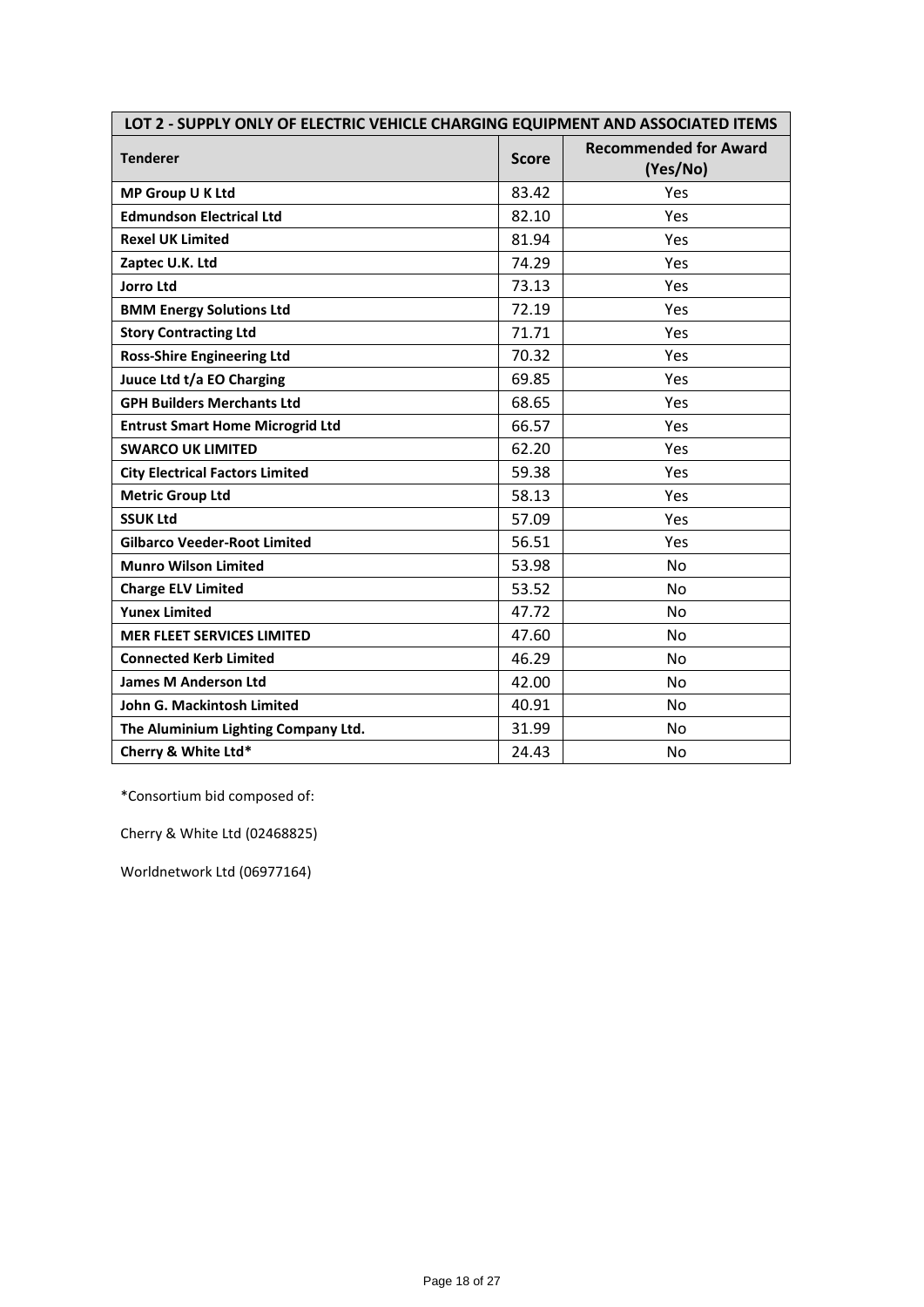### **LOT 3 - INSTALLATION OF ELECTRIC VEHICLE CHARGING EQUIPMENT AND ASSOCIATED ITEMS**

#### **REGION 1 - Central**

#### **(Clackmannanshire, Falkirk, Fife, Stirling, West Lothian)**

| <b>Tenderer</b>                                         | <b>Score</b>  | <b>Recommended for Award</b><br>(Yes/No) |
|---------------------------------------------------------|---------------|------------------------------------------|
| MP Group U K Ltd                                        | 80.60         | Yes                                      |
| <b>Ross-Shire Engineering Ltd</b>                       | 72.40         | Yes                                      |
| <b>Valley Group Limited</b>                             | 71.23         | Yes                                      |
| <b>Boyd Brothers (Fauldhouse) Ltd</b>                   | 70.87         | Yes                                      |
| <b>SWARCO UK LIMITED</b>                                | 67.48         | Yes                                      |
| <b>BMM Energy Solutions Ltd</b>                         | 57.71         | Yes                                      |
| John G. Mackintosh Limited                              | 57.30         | Yes                                      |
| <b>SSUK Ltd</b>                                         | 57.10         | Yes                                      |
| <b>Jorro Ltd</b>                                        | 56.12         | Yes                                      |
| W.G.M (ENGINEERING)LIMITED                              | 51.42         | No                                       |
| <b>Centregreat Limited</b>                              | 48.96         | No                                       |
| <b>E&amp;S Utilities Limited t/a Powertek Utilities</b> | 45.09         | No                                       |
| <b>Morrison Energy Services Ltd</b>                     | 42.69         | No                                       |
| <b>Munro Wilson Limited</b>                             | 37.19         | No                                       |
| <b>Phoenix Utilities Ltd</b>                            | 29.83         | No                                       |
| <b>Charge ELV Limited</b>                               | Non Compliant | No                                       |
| Cherry & White Ltd*                                     | Non Compliant | No                                       |
| <b>MER FLEET SERVICES LIMITED</b>                       | Non Compliant | No                                       |

\*Consortium bid composed of:

Cherry & White Ltd (02468825)

Worldnetwork Ltd (06977164)

#### **LOT 3 - INSTALLATION OF ELECTRIC VEHICLE CHARGING EQUIPMENT AND ASSOCIATED ITEMS**

**REGION 2 - Highlands and Islands** 

**(Argyll and Bute, Highland, Orkney, Shetland, Comhairle nan Eilean Siar, The Moray)**

| <b>Tenderer</b>                       | <b>Score</b> | <b>Recommended for Award</b><br>(Yes/No) |
|---------------------------------------|--------------|------------------------------------------|
| <b>MP Group U K Ltd</b>               | 80.60        | <b>Yes</b>                               |
| <b>Ross-Shire Engineering Ltd</b>     | 72.40        | Yes                                      |
| <b>Valley Group Limited</b>           | 71.23        | Yes                                      |
| <b>Boyd Brothers (Fauldhouse) Ltd</b> | 70.87        | <b>Yes</b>                               |
| <b>SWARCO UK LIMITED</b>              | 67.48        | Yes                                      |
| <b>SSUK Ltd</b>                       | 57.10        | Yes                                      |
| <b>Jorro Ltd</b>                      | 56.12        | <b>Yes</b>                               |
| W.G.M (ENGINEERING)LIMITED            | 51.42        | No                                       |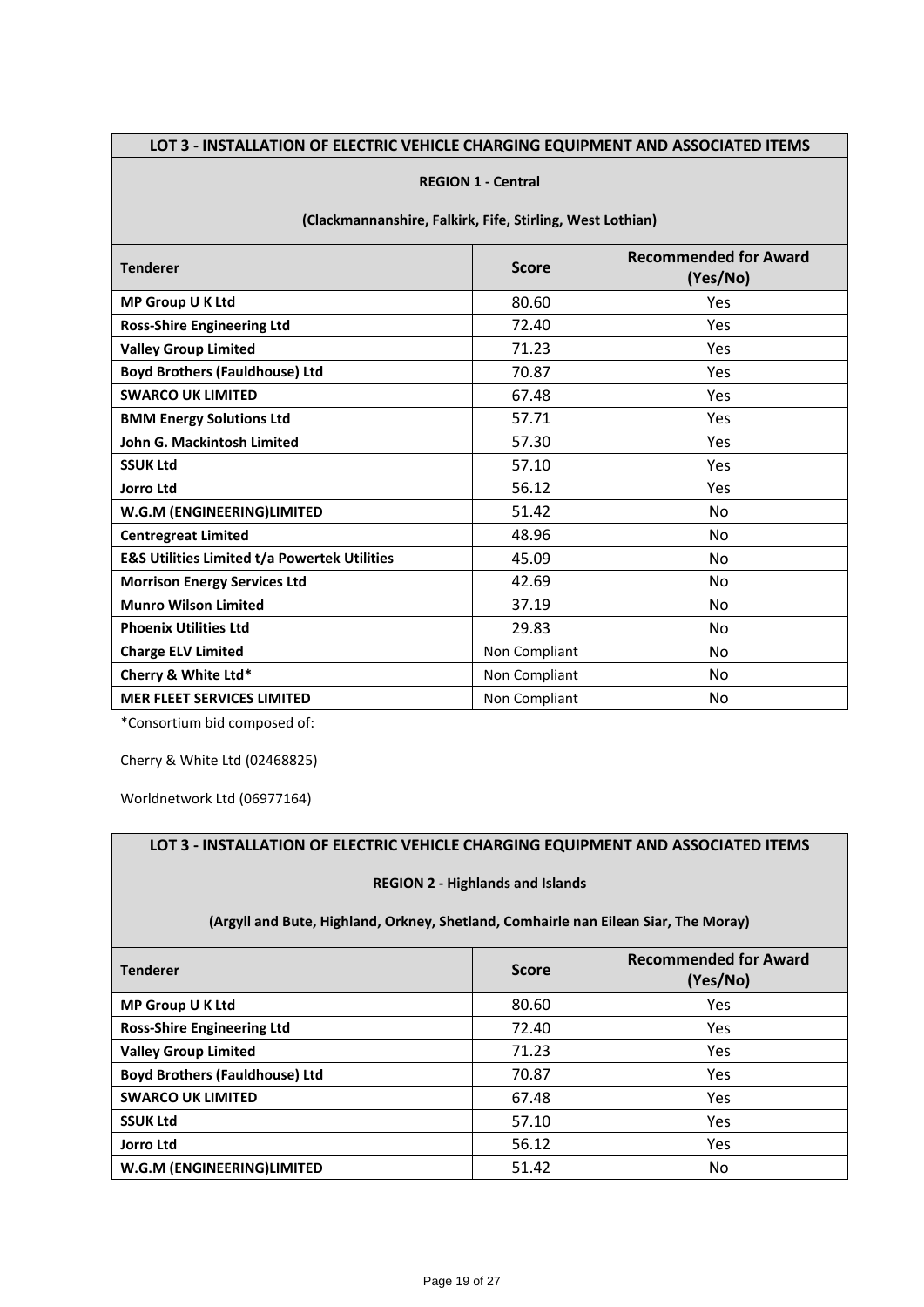| <b>Munro Wilson Limited</b>       | 37.19         | No |
|-----------------------------------|---------------|----|
| <b>Charge ELV Limited</b>         | Non Compliant | No |
| Cherry & White Ltd*               | Non Compliant | No |
| <b>MER FLEET SERVICES LIMITED</b> | Non Compliant | No |

Cherry & White Ltd (02468825)

Worldnetwork Ltd (06977164)

#### **LOT 3 - INSTALLATION OF ELECTRIC VEHICLE CHARGING EQUIPMENT AND ASSOCIATED ITEMS**

#### **REGION 3 - North East**

#### **(Aberdeen City, Aberdeenshire, Angus, Dundee, Perth & Kinross)**

| <b>Tenderer</b>                                         | <b>Score</b>  | <b>Recommended for Award</b><br>(Yes/No) |
|---------------------------------------------------------|---------------|------------------------------------------|
| <b>MP Group U K Ltd</b>                                 | 80.60         | Yes                                      |
| <b>Ross-Shire Engineering Ltd</b>                       | 72.40         | <b>Yes</b>                               |
| <b>Valley Group Limited</b>                             | 71.23         | <b>Yes</b>                               |
| <b>Boyd Brothers (Fauldhouse) Ltd</b>                   | 70.87         | Yes                                      |
| <b>SWARCO UK LIMITED</b>                                | 67.48         | <b>Yes</b>                               |
| <b>BMM Energy Solutions Ltd</b>                         | 57.71         | Yes                                      |
| <b>SSUK Ltd</b>                                         | 57.10         | Yes                                      |
| <b>Jorro Ltd</b>                                        | 56.12         | <b>Yes</b>                               |
| W.G.M (ENGINEERING)LIMITED                              | 51.42         | No                                       |
| <b>E&amp;S Utilities Limited t/a Powertek Utilities</b> | 45.09         | No                                       |
| <b>Munro Wilson Limited</b>                             | 37.19         | No.                                      |
| <b>Phoenix Utilities Ltd</b>                            | 29.83         | No.                                      |
| <b>Charge ELV Limited</b>                               | Non Compliant | No                                       |
| Cherry & White Ltd*                                     | Non Compliant | No                                       |
| <b>MER FLEET SERVICES LIMITED</b>                       | Non Compliant | No.                                      |

\*Consortium bid composed of:

Cherry & White Ltd (02468825)

Worldnetwork Ltd (06977164)

| LOT 3 - INSTALLATION OF ELECTRIC VEHICLE CHARGING EQUIPMENT AND ASSOCIATED ITEMS |  |
|----------------------------------------------------------------------------------|--|
|                                                                                  |  |

#### **REGION 4 - South East**

#### **(East Lothian, Edinburgh, Midlothian, Scottish Borders)**

| <b>Tenderer</b>                   | <b>Score</b> | <b>Recommended for Award</b><br>(Yes/No) |
|-----------------------------------|--------------|------------------------------------------|
| MP Group U K Ltd                  | 80.60        | Yes                                      |
| <b>Ross-Shire Engineering Ltd</b> | 72.40        | Yes                                      |
| <b>Valley Group Limited</b>       | 71.23        | Yes                                      |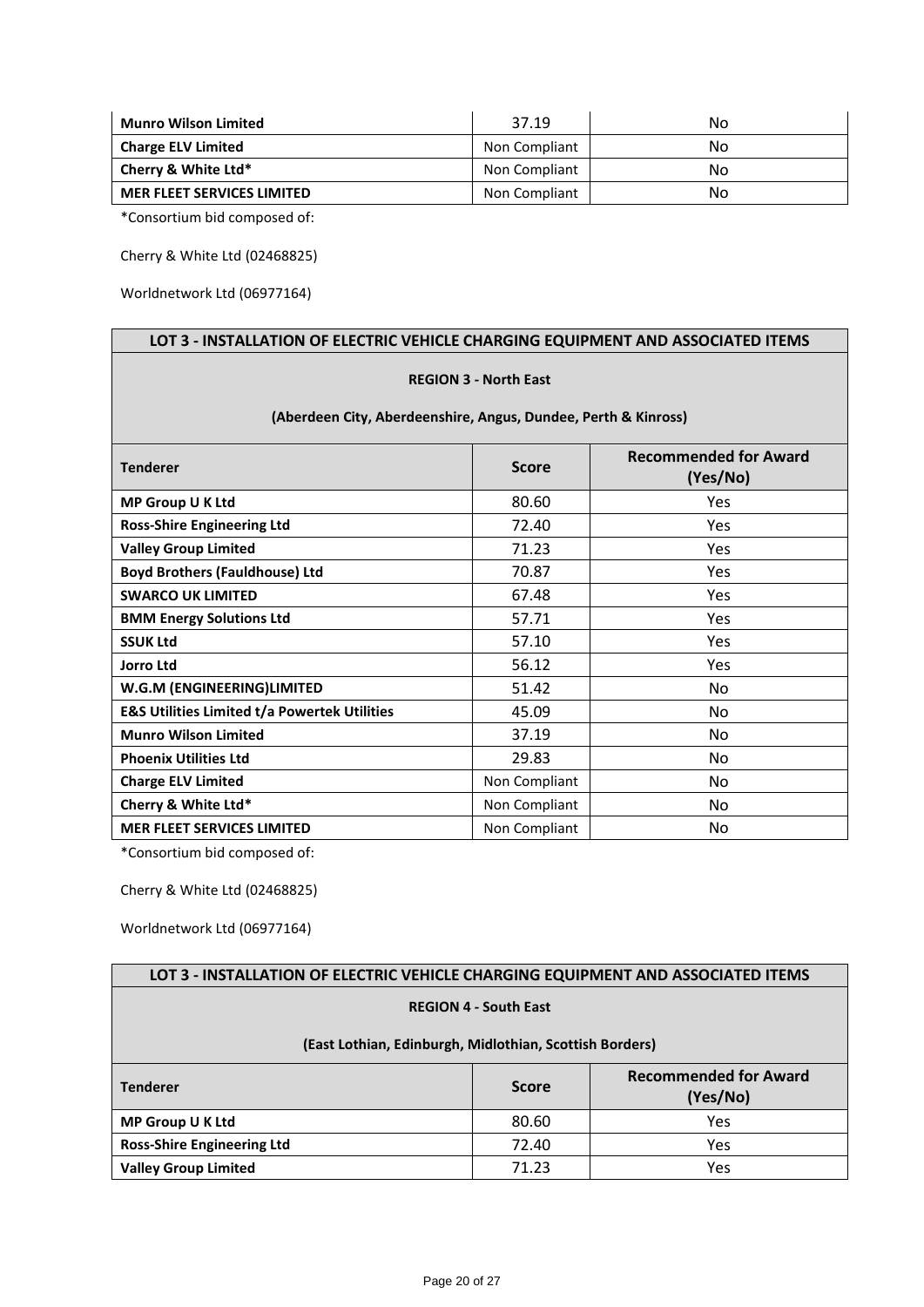| <b>Boyd Brothers (Fauldhouse) Ltd</b>                   | 70.87         | Yes |
|---------------------------------------------------------|---------------|-----|
| <b>SWARCO UK LIMITED</b>                                | 67.48         | Yes |
| <b>BMM Energy Solutions Ltd</b>                         | 57.71         | Yes |
| John G. Mackintosh Limited                              | 57.30         | Yes |
| <b>SSUK Ltd</b>                                         | 57.10         | Yes |
| <b>Jorro Ltd</b>                                        | 56.12         | Yes |
| W.G.M (ENGINEERING)LIMITED                              | 51.42         | No  |
| <b>Centregreat Limited</b>                              | 48.96         | No  |
| <b>E&amp;S Utilities Limited t/a Powertek Utilities</b> | 45.09         | No  |
| <b>Morrison Energy Services Ltd</b>                     | 42.69         | No  |
| <b>Munro Wilson Limited</b>                             | 37.19         | No  |
| <b>Phoenix Utilities Ltd</b>                            | 29.83         | No  |
| <b>Charge ELV Limited</b>                               | Non Compliant | No. |
| Cherry & White Ltd*                                     | Non Compliant | No  |
| <b>MER FLEET SERVICES LIMITED</b>                       | Non Compliant | No. |

Cherry & White Ltd (02468825)

Worldnetwork Ltd (06977164)

### **LOT 3 - INSTALLATION OF ELECTRIC VEHICLE CHARGING EQUIPMENT AND ASSOCIATED ITEMS**

#### **REGION 5 - South West**

**(East Dunbartonshire, East Renfrewshire, Glasgow, North Lanarkshire, Renfrewshire, West Dunbartonshire)**

| <b>Tenderer</b>                                         | <b>Score</b>  | <b>Recommended for Award</b><br>(Yes/No) |
|---------------------------------------------------------|---------------|------------------------------------------|
| MP Group U K Ltd                                        | 80.60         | Yes                                      |
| <b>Ross-Shire Engineering Ltd</b>                       | 72.40         | Yes                                      |
| <b>Valley Group Limited</b>                             | 71.23         | Yes                                      |
| <b>Boyd Brothers (Fauldhouse) Ltd</b>                   | 70.87         | Yes                                      |
| <b>SWARCO UK LIMITED</b>                                | 67.48         | Yes                                      |
| <b>BMM Energy Solutions Ltd</b>                         | 57.71         | Yes                                      |
| <b>SSUK Ltd</b>                                         | 57.10         | Yes                                      |
| <b>Jorro Ltd</b>                                        | 56.12         | Yes                                      |
| W.G.M (ENGINEERING)LIMITED                              | 51.42         | No.                                      |
| <b>Centregreat Limited</b>                              | 48.96         | No.                                      |
| <b>E&amp;S Utilities Limited t/a Powertek Utilities</b> | 45.09         | No.                                      |
| <b>Morrison Energy Services Ltd</b>                     | 42.69         | No.                                      |
| <b>Munro Wilson Limited</b>                             | 37.19         | No.                                      |
| <b>Phoenix Utilities Ltd</b>                            | 29.83         | No.                                      |
| <b>Charge ELV Limited</b>                               | Non Compliant | No.                                      |
| Cherry & White Ltd*                                     | Non Compliant | No.                                      |
| <b>MER FLEET SERVICES LIMITED</b>                       | Non Compliant | No.                                      |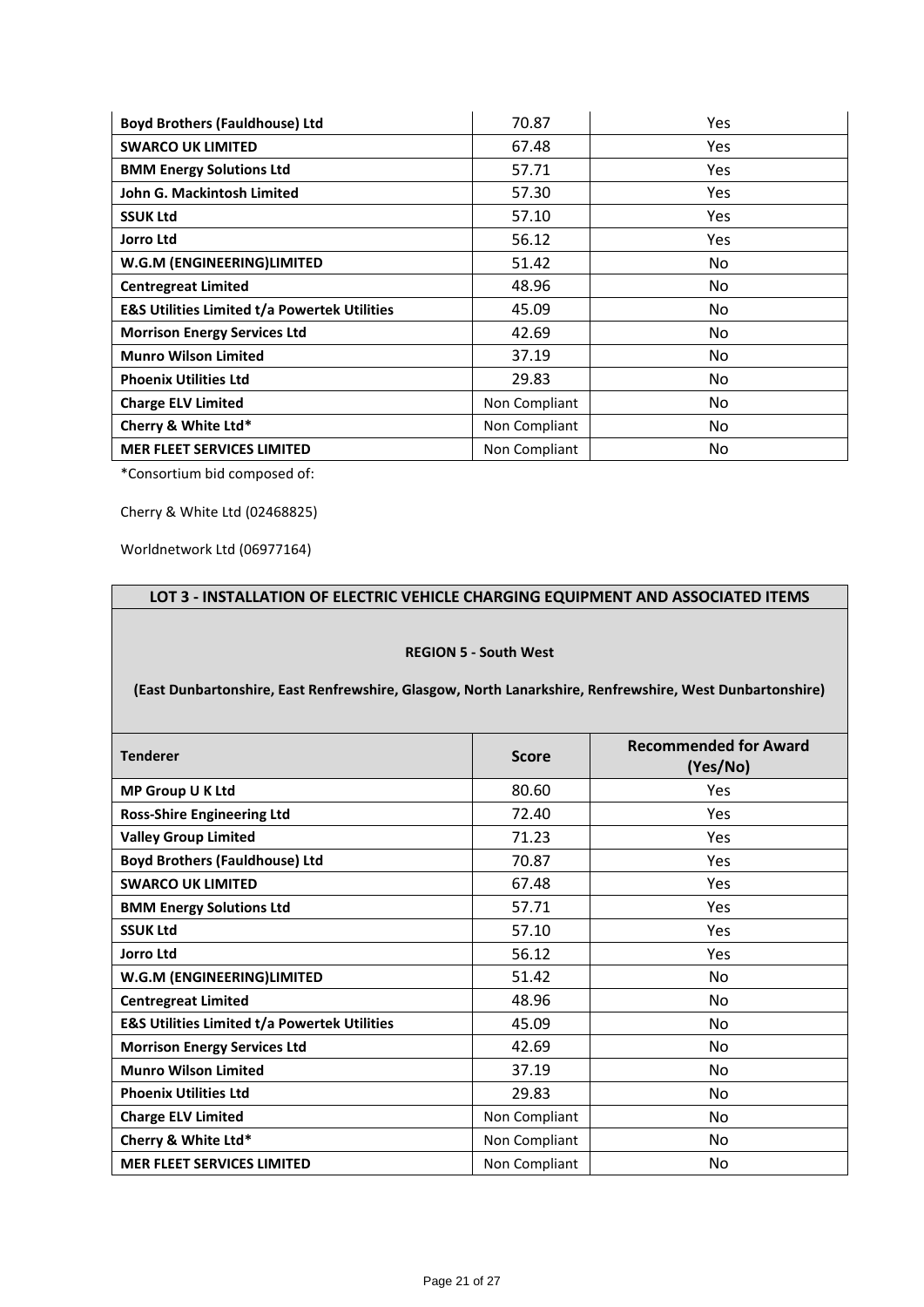Cherry & White Ltd (02468825)

Worldnetwork Ltd (06977164)

#### **LOT 3 - INSTALLATION OF ELECTRIC VEHICLE CHARGING EQUIPMENT AND ASSOCIATED ITEMS**

#### **REGION 6 - South**

**(Dumfries & Galloway, East Ayrshire, South Ayrshire, South Lanarkshire, Inverclyde, North Ayrshire)**

| <b>Tenderer</b>                                         | <b>Score</b>  | <b>Recommended for Award</b><br>(Yes/No) |
|---------------------------------------------------------|---------------|------------------------------------------|
| <b>MP Group U K Ltd</b>                                 | 80.60         | Yes                                      |
| <b>Ross-Shire Engineering Ltd</b>                       | 72.40         | <b>Yes</b>                               |
| <b>Valley Group Limited</b>                             | 71.23         | <b>Yes</b>                               |
| <b>Boyd Brothers (Fauldhouse) Ltd</b>                   | 70.87         | <b>Yes</b>                               |
| <b>SWARCO UK LIMITED</b>                                | 67.48         | <b>Yes</b>                               |
| <b>BMM Energy Solutions Ltd</b>                         | 57.71         | <b>Yes</b>                               |
| <b>SSUK Ltd</b>                                         | 57.10         | Yes                                      |
| <b>Jorro Ltd</b>                                        | 56.12         | Yes                                      |
| W.G.M (ENGINEERING)LIMITED                              | 51.42         | No                                       |
| <b>Centregreat Limited</b>                              | 48.96         | No                                       |
| <b>E&amp;S Utilities Limited t/a Powertek Utilities</b> | 45.09         | No.                                      |
| <b>Morrison Energy Services Ltd</b>                     | 42.69         | No.                                      |
| <b>Munro Wilson Limited</b>                             | 37.19         | No.                                      |
| <b>Phoenix Utilities Ltd</b>                            | 29.83         | No.                                      |
| <b>Charge ELV Limited</b>                               | Non Compliant | No                                       |
| Cherry & White Ltd*                                     | Non Compliant | No.                                      |
| <b>MER FLEET SERVICES LIMITED</b>                       | Non Compliant | No                                       |

\*Consortium bid composed of:

Cherry & White Ltd (02468825)

Worldnetwork Ltd (06977164)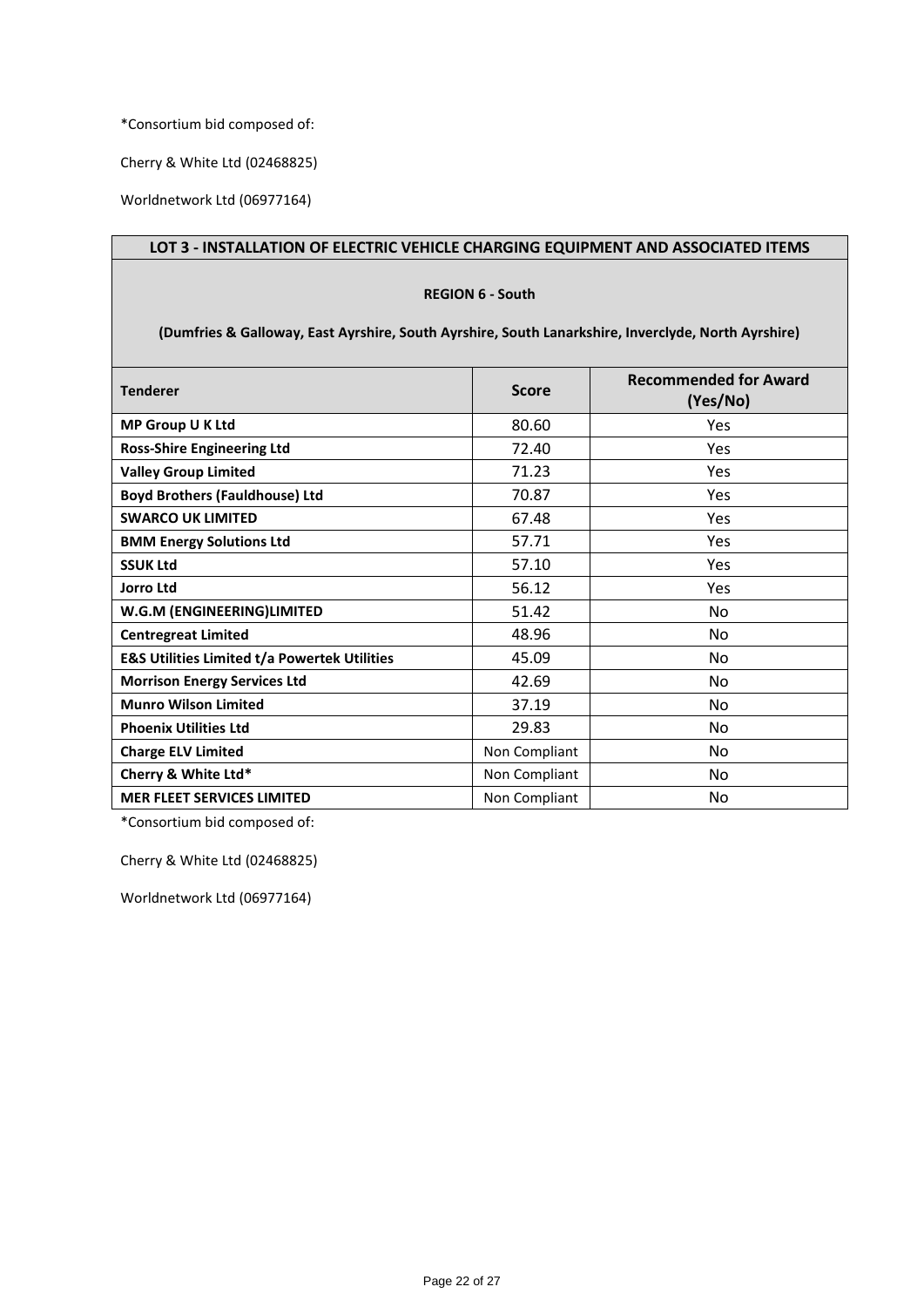#### **LOT 4 - MAINTENANCE OF ELECTRIC VEHICLE CHARGING EQUIPMENT AND ASSOCIATED ITEMS REGION 1 - Central**

| <b>Tenderer</b>                     | <b>Score</b>  | <b>Recommended for Award (Yes/No)</b> |  |  |
|-------------------------------------|---------------|---------------------------------------|--|--|
| W.G.M (ENGINEERING)LIMITED          | 72.97         | Yes                                   |  |  |
| <b>Ross-Shire Engineering Ltd</b>   | 70.11         | Yes                                   |  |  |
| <b>Jorro Ltd</b>                    | 65.28         | Yes                                   |  |  |
| <b>Gilbarco Veeder-Root Limited</b> | 63.32         | Yes                                   |  |  |
| <b>Yunex Limited</b>                | 61.24         | Yes                                   |  |  |
| <b>Centregreat Limited</b>          | 57.08         | <b>Yes</b>                            |  |  |
| <b>SSUK Ltd</b>                     | 55.56         | Yes                                   |  |  |
| <b>MER FLEET SERVICES LIMITED</b>   | 48.63         | No.                                   |  |  |
| MP Group U K Ltd                    | 47.83         | No.                                   |  |  |
| <b>SWARCO UK LIMITED</b>            | 45.79         | No.                                   |  |  |
| <b>Munro Wilson Limited</b>         | 41.36         | No.                                   |  |  |
| <b>Charge ELV Limited</b>           | 12.24         | No.                                   |  |  |
| <b>BMM Energy Solutions Ltd</b>     | Non Compliant | No.                                   |  |  |

#### **(Clackmannanshire, Falkirk, Fife, Stirling, West Lothian)**

### **LOT 4 - MAINTENANCE OF ELECTRIC VEHICLE CHARGING EQUIPMENT AND ASSOCIATED ITEMS REGION 2 - Highlands and Islands**

**(Argyll and Bute, Highland, Orkney, Shetland, Comhairle nan Eilean Siar, The Moray)**

| <b>Tenderer</b>                     | <b>Score</b> | <b>Recommended for Award (Yes/No)</b> |  |  |
|-------------------------------------|--------------|---------------------------------------|--|--|
| W.G.M (ENGINEERING)LIMITED          | 72.97        | Yes                                   |  |  |
| <b>Ross-Shire Engineering Ltd</b>   | 70.11        | Yes                                   |  |  |
| <b>Jorro Ltd</b>                    | 65.28        | <b>Yes</b>                            |  |  |
| <b>Gilbarco Veeder-Root Limited</b> | 63.32        | <b>Yes</b>                            |  |  |
| <b>Yunex Limited</b>                | 61.24        | Yes                                   |  |  |
| <b>SSUK Ltd</b>                     | 55.56        | Yes                                   |  |  |
| <b>MER FLEET SERVICES LIMITED</b>   | 48.63        | No.                                   |  |  |
| <b>MP Group U K Ltd</b>             | 47.83        | No.                                   |  |  |
| <b>SWARCO UK LIMITED</b>            | 45.79        | No.                                   |  |  |
| <b>Munro Wilson Limited</b>         | 41.36        | No.                                   |  |  |
| <b>Charge ELV Limited</b>           | 12.24        | No.                                   |  |  |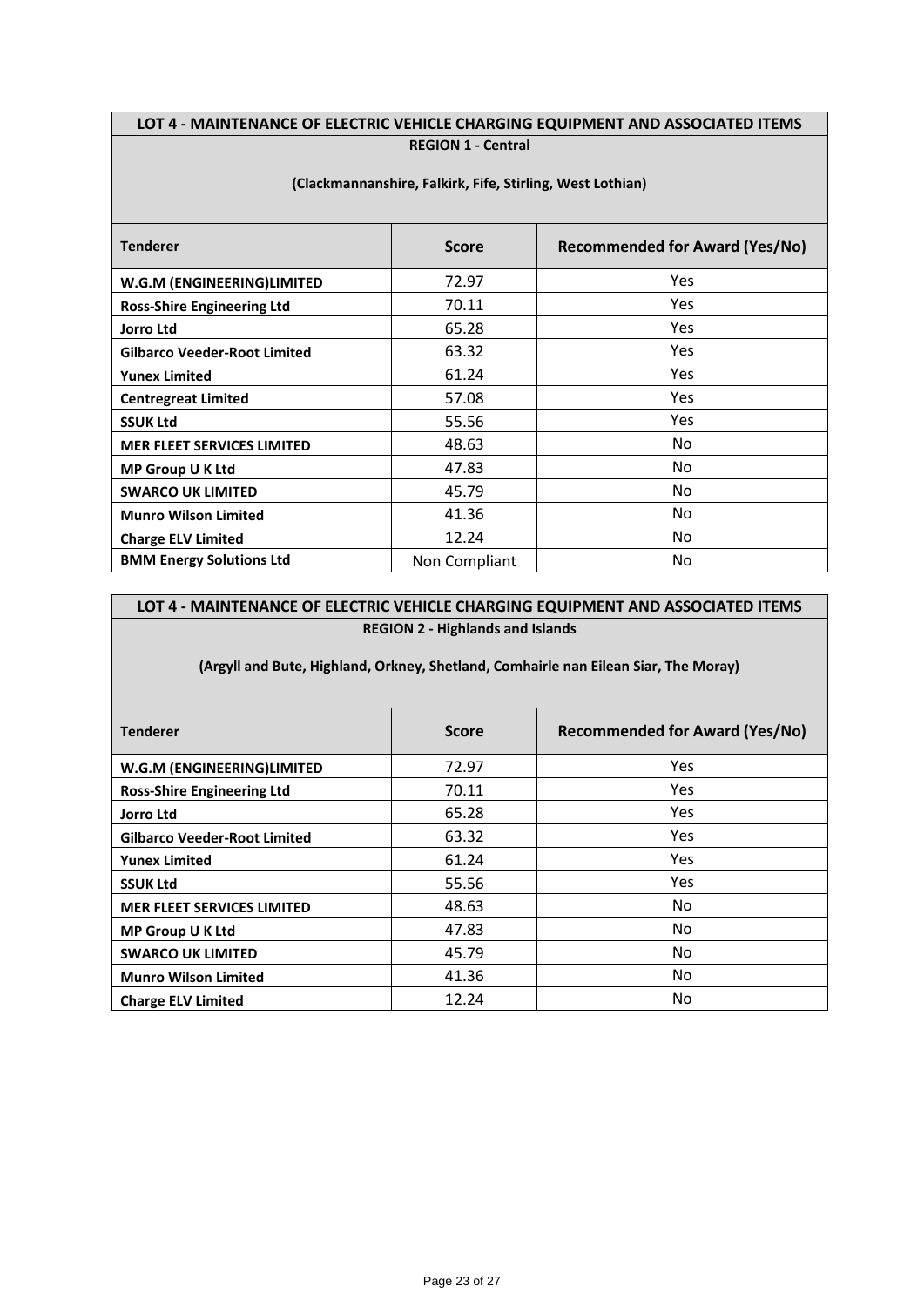#### **LOT 4 - MAINTENANCE OF ELECTRIC VEHICLE CHARGING EQUIPMENT AND ASSOCIATED ITEMS REGION 3 - North East**

| <b>Tenderer</b>                     | <b>Score</b>  | <b>Recommended for Award (Yes/No)</b> |  |  |
|-------------------------------------|---------------|---------------------------------------|--|--|
| W.G.M (ENGINEERING)LIMITED          | 72.97         | <b>Yes</b>                            |  |  |
| <b>Ross-Shire Engineering Ltd</b>   | 70.11         | Yes                                   |  |  |
| <b>Jorro Ltd</b>                    | 65.28         | Yes                                   |  |  |
| <b>Gilbarco Veeder-Root Limited</b> | 63.32         | Yes                                   |  |  |
| <b>Yunex Limited</b>                | 61.24         | Yes                                   |  |  |
| <b>SSUK Ltd</b>                     | 55.56         | <b>Yes</b>                            |  |  |
| <b>MER FLEET SERVICES LIMITED</b>   | 48.63         | No.                                   |  |  |
| MP Group U K Ltd                    | 47.83         | No.                                   |  |  |
| <b>SWARCO UK LIMITED</b>            | 45.79         | No                                    |  |  |
| <b>Munro Wilson Limited</b>         | 41.36         | No.                                   |  |  |
| <b>Charge ELV Limited</b>           | 12.24         | No.                                   |  |  |
| <b>BMM Energy Solutions Ltd</b>     | Non Compliant | No                                    |  |  |

#### **(Aberdeen City, Aberdeenshire, Angus, Dundee, Perth & Kinross)**

#### **LOT 4 - MAINTENANCE OF ELECTRIC VEHICLE CHARGING EQUIPMENT AND ASSOCIATED ITEMS REGION 4 - South East**

#### **(East Lothian, Edinburgh, Midlothian, Scottish Borders)**

| <b>Tenderer</b>                     | <b>Score</b>        | <b>Recommended for Award (Yes/No)</b> |  |
|-------------------------------------|---------------------|---------------------------------------|--|
| W.G.M (ENGINEERING)LIMITED          | 72.97               | Yes                                   |  |
| <b>Ross-Shire Engineering Ltd</b>   | 70.11               | <b>Yes</b>                            |  |
| <b>Jorro Ltd</b>                    | 65.28               | <b>Yes</b>                            |  |
| <b>Gilbarco Veeder-Root Limited</b> | 63.32               | <b>Yes</b>                            |  |
| <b>Yunex Limited</b>                | 61.24               | Yes                                   |  |
| <b>Centregreat Limited</b>          | 57.08               | <b>Yes</b>                            |  |
| <b>SSUK Ltd</b>                     | 55.56               | Yes                                   |  |
| <b>MER FLEET SERVICES LIMITED</b>   | 48.63               | No.                                   |  |
| <b>MP Group U K Ltd</b>             | 47.83               | No.                                   |  |
| <b>SWARCO UK LIMITED</b>            | 45.79               | No.                                   |  |
| <b>Munro Wilson Limited</b>         | 41.36               | No.                                   |  |
| <b>Charge ELV Limited</b>           | No.<br>12.24        |                                       |  |
| <b>BMM Energy Solutions Ltd</b>     | No<br>Non Compliant |                                       |  |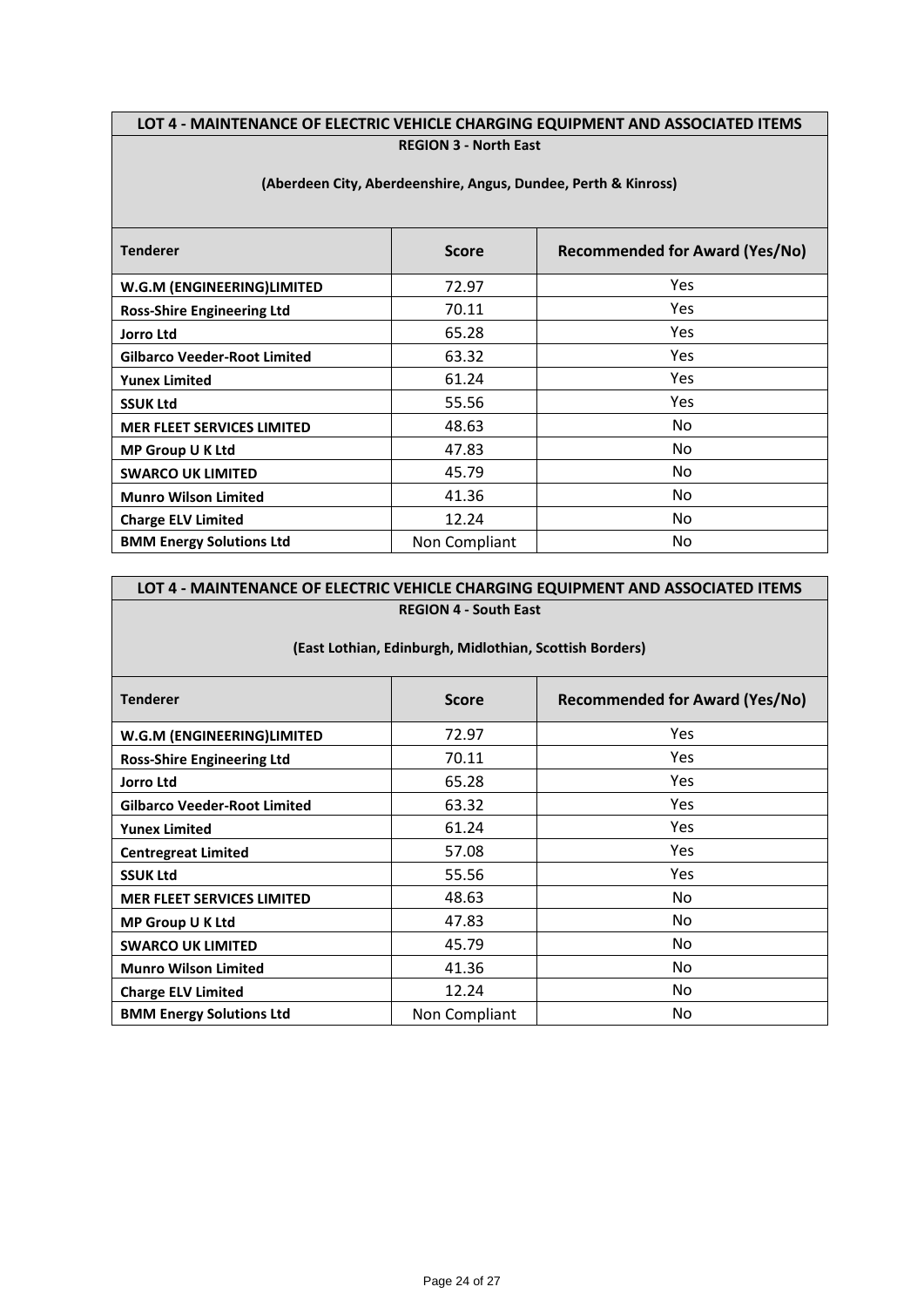#### **LOT 4 - MAINTENANCE OF ELECTRIC VEHICLE CHARGING EQUIPMENT AND ASSOCIATED ITEMS REGION 5 - South West**

**(East Dunbartonshire, East Renfrewshire, Glasgow, North Lanarkshire, Renfrewshire, West Dunbartonshire)**

| <b>Tenderer</b>                     | <b>Score</b>  | <b>Recommended for Award (Yes/No)</b> |  |  |
|-------------------------------------|---------------|---------------------------------------|--|--|
| W.G.M (ENGINEERING)LIMITED          | 72.97         | Yes                                   |  |  |
| <b>Ross-Shire Engineering Ltd</b>   | 70.11         | Yes                                   |  |  |
| <b>Jorro Ltd</b>                    | 65.28         | Yes                                   |  |  |
| <b>Gilbarco Veeder-Root Limited</b> | 63.32         | Yes                                   |  |  |
| <b>Yunex Limited</b>                | 61.24         | Yes                                   |  |  |
| <b>Centregreat Limited</b>          | 57.08         | Yes                                   |  |  |
| <b>SSUK Ltd</b>                     | 55.56         | Yes                                   |  |  |
| <b>MER FLEET SERVICES LIMITED</b>   | 48.63         | No.                                   |  |  |
| MP Group U K Ltd                    | 47.83         | No.                                   |  |  |
| <b>SWARCO UK LIMITED</b>            | 45.79         | No.                                   |  |  |
| <b>Munro Wilson Limited</b>         | 41.36         | No.                                   |  |  |
| <b>Charge ELV Limited</b>           | 12.24         | No.                                   |  |  |
| <b>BMM Energy Solutions Ltd</b>     | Non Compliant | No                                    |  |  |

#### **LOT 4 - MAINTENANCE OF ELECTRIC VEHICLE CHARGING EQUIPMENT AND ASSOCIATED ITEMS REGION 6 - South**

**(Dumfries & Galloway, East Ayrshire, South Ayrshire, South Lanarkshire, Inverclyde, North Ayrshire)**

| <b>Tenderer</b>                     | <b>Score</b>  | <b>Recommended for Award (Yes/No)</b> |  |  |
|-------------------------------------|---------------|---------------------------------------|--|--|
| W.G.M (ENGINEERING)LIMITED          | 72.97         | <b>Yes</b>                            |  |  |
| <b>Ross-Shire Engineering Ltd</b>   | 70.11         | <b>Yes</b>                            |  |  |
| <b>Jorro Ltd</b>                    | 65.28         | <b>Yes</b>                            |  |  |
| <b>Gilbarco Veeder-Root Limited</b> | 63.32         | <b>Yes</b>                            |  |  |
| <b>Yunex Limited</b>                | 61.24         | <b>Yes</b>                            |  |  |
| <b>Centregreat Limited</b>          | 57.08         | <b>Yes</b>                            |  |  |
| <b>SSUK Ltd</b>                     | 55.56         | <b>Yes</b>                            |  |  |
| <b>MER FLEET SERVICES LIMITED</b>   | 48.63         | No                                    |  |  |
| <b>MP Group U K Ltd</b>             | 47.83         | No                                    |  |  |
| <b>SWARCO UK LIMITED</b>            | 45.79         | No                                    |  |  |
| <b>Munro Wilson Limited</b>         | 41.36         | No                                    |  |  |
| <b>Charge ELV Limited</b>           | 12.24         | No                                    |  |  |
| <b>BMM Energy Solutions Ltd</b>     | Non Compliant | No.                                   |  |  |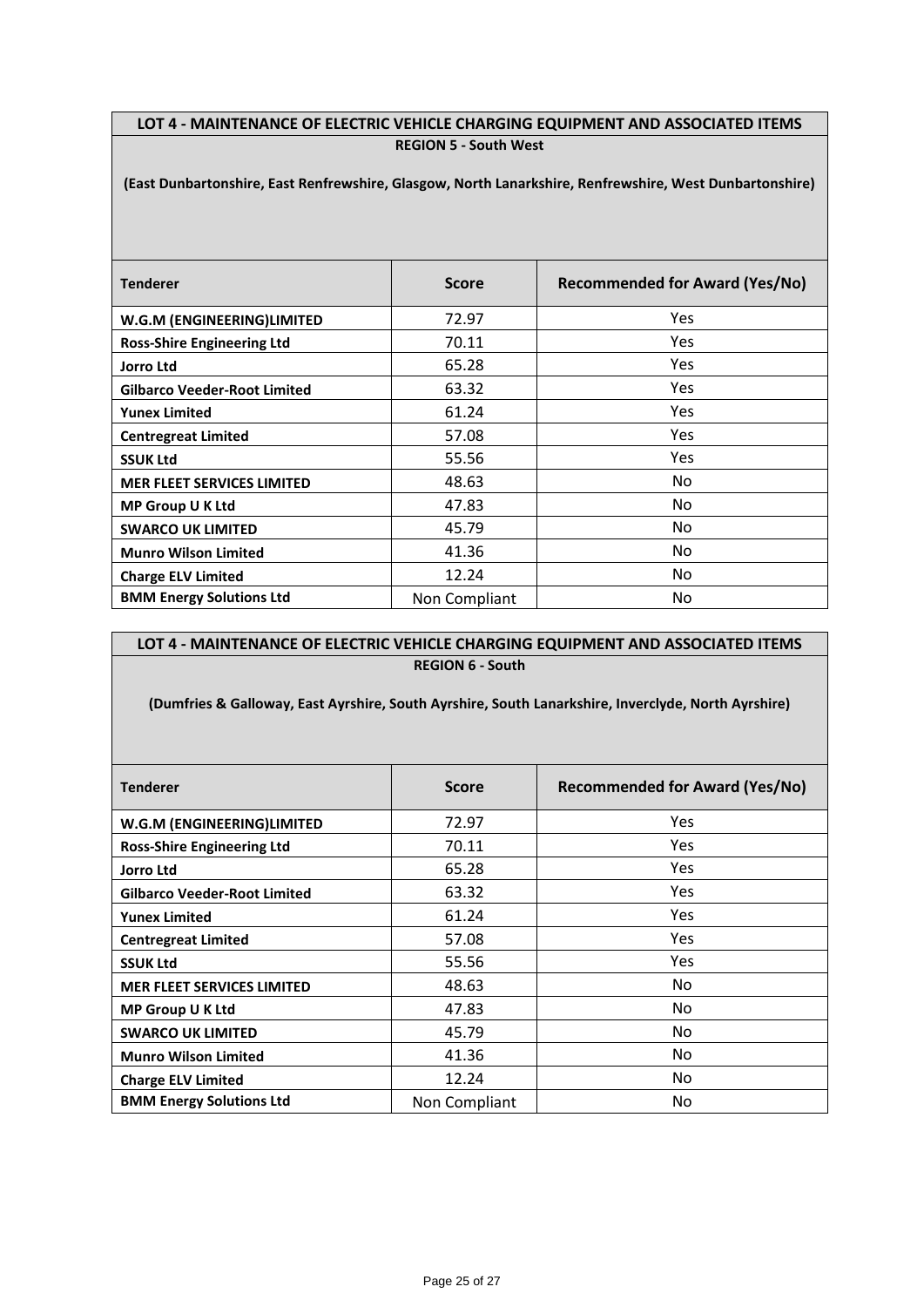# **Appendix 4 - List of Recommended Suppliers with Real Living Wage Status**

| <b>Tenderer</b>                          | Accredited | <b>Currently progressing</b><br>through the Real Living<br><b>Wage accreditation</b><br>process | Pay Real Living Wage to<br>all employees, and<br>commit to gaining<br>accreditation over the<br>initial 2 years of the<br>framework | <b>Pay Real Living Wage to</b><br>all employees, but not<br>accredited | <b>Neither accredited nor</b><br>paying the Real Living<br>Wage, but do commit to<br>pay the Real Living Wage<br>to all employees over the<br>initial 2 years of the<br>framework | <b>Neither accredited nor</b><br>paying the Real Living<br>Wage |
|------------------------------------------|------------|-------------------------------------------------------------------------------------------------|-------------------------------------------------------------------------------------------------------------------------------------|------------------------------------------------------------------------|-----------------------------------------------------------------------------------------------------------------------------------------------------------------------------------|-----------------------------------------------------------------|
| <b>Bmm Energy Solutions Ltd</b>          | <b>YES</b> |                                                                                                 |                                                                                                                                     |                                                                        |                                                                                                                                                                                   |                                                                 |
| <b>Boyd Brothers (Fauldhouse) Ltd</b>    |            |                                                                                                 |                                                                                                                                     | <b>YES</b>                                                             |                                                                                                                                                                                   |                                                                 |
| <b>Centregreat Limited</b>               | <b>YES</b> |                                                                                                 |                                                                                                                                     |                                                                        |                                                                                                                                                                                   |                                                                 |
| Chargemaster Ltd t/a bp pulse            |            |                                                                                                 |                                                                                                                                     | <b>YES</b>                                                             |                                                                                                                                                                                   |                                                                 |
| <b>City Electrical Factors Limited</b>   |            |                                                                                                 |                                                                                                                                     |                                                                        |                                                                                                                                                                                   | <b>YES</b>                                                      |
| <b>Connected Kerb Limited</b>            |            |                                                                                                 | <b>YES</b>                                                                                                                          |                                                                        |                                                                                                                                                                                   |                                                                 |
| <b>Easy Heat Systems Ltd</b>             |            |                                                                                                 |                                                                                                                                     | <b>YES</b>                                                             |                                                                                                                                                                                   |                                                                 |
| <b>Edmundson Electrical Ltd</b>          |            |                                                                                                 |                                                                                                                                     |                                                                        |                                                                                                                                                                                   | <b>YES</b>                                                      |
| <b>Enerveo Limited</b>                   |            | <b>YES</b>                                                                                      |                                                                                                                                     |                                                                        |                                                                                                                                                                                   |                                                                 |
| <b>Entrust Smart Home Microgrid Ltd</b>  |            |                                                                                                 |                                                                                                                                     | <b>YES</b>                                                             |                                                                                                                                                                                   |                                                                 |
| <b>Everwarm Ltd</b>                      | <b>YES</b> |                                                                                                 |                                                                                                                                     |                                                                        |                                                                                                                                                                                   |                                                                 |
| <b>Gilbarco Veeder-Root Limited</b>      |            |                                                                                                 |                                                                                                                                     | <b>YES</b>                                                             |                                                                                                                                                                                   |                                                                 |
| <b>GPH Builders Merchants Ltd</b>        |            |                                                                                                 |                                                                                                                                     | <b>YES</b>                                                             |                                                                                                                                                                                   |                                                                 |
| John G. Mackintosh Limited               | <b>YES</b> |                                                                                                 |                                                                                                                                     |                                                                        |                                                                                                                                                                                   |                                                                 |
| <b>Jorro Ltd</b>                         |            | <b>YES</b>                                                                                      |                                                                                                                                     |                                                                        |                                                                                                                                                                                   |                                                                 |
| Juuce Ltd t/a EO Charging                |            |                                                                                                 |                                                                                                                                     | <b>YES</b>                                                             |                                                                                                                                                                                   |                                                                 |
| <b>Liberty Charge Limited</b>            | <b>YES</b> |                                                                                                 |                                                                                                                                     |                                                                        |                                                                                                                                                                                   |                                                                 |
| <b>Metric Group Ltd</b>                  |            |                                                                                                 |                                                                                                                                     |                                                                        |                                                                                                                                                                                   | <b>YES</b>                                                      |
| <b>Morrison Energy Services Ltd</b>      |            |                                                                                                 |                                                                                                                                     | <b>YES</b>                                                             |                                                                                                                                                                                   |                                                                 |
| <b>MP Group UK Ltd</b>                   | <b>YES</b> |                                                                                                 |                                                                                                                                     |                                                                        |                                                                                                                                                                                   |                                                                 |
| <b>Munro Wilson Limited</b>              |            |                                                                                                 |                                                                                                                                     | <b>YES</b>                                                             |                                                                                                                                                                                   |                                                                 |
| <b>Procast Energy Services Itd</b>       | <b>YES</b> |                                                                                                 |                                                                                                                                     |                                                                        |                                                                                                                                                                                   |                                                                 |
| <b>Rexel UK Limited</b>                  |            |                                                                                                 |                                                                                                                                     |                                                                        |                                                                                                                                                                                   | <b>YES</b>                                                      |
| <b>Ross-Shire Engineering Ltd</b>        |            |                                                                                                 |                                                                                                                                     | <b>YES</b>                                                             |                                                                                                                                                                                   |                                                                 |
| <b>Saltire Facilities Management Ltd</b> | <b>YES</b> |                                                                                                 |                                                                                                                                     |                                                                        |                                                                                                                                                                                   |                                                                 |
| ScottishPower Energy Retail Limited      |            |                                                                                                 |                                                                                                                                     | <b>YES</b>                                                             |                                                                                                                                                                                   |                                                                 |
| <b>SSUK Ltd</b>                          |            |                                                                                                 |                                                                                                                                     |                                                                        |                                                                                                                                                                                   | <b>YES</b>                                                      |
| <b>Story Contracting Ltd</b>             |            |                                                                                                 |                                                                                                                                     | <b>YES</b>                                                             |                                                                                                                                                                                   |                                                                 |
| <b>SWARCO UK LIMITED</b>                 |            |                                                                                                 | <b>YES</b>                                                                                                                          |                                                                        |                                                                                                                                                                                   |                                                                 |
| <b>Valley Group Limited</b>              | <b>YES</b> |                                                                                                 |                                                                                                                                     |                                                                        |                                                                                                                                                                                   |                                                                 |
| <b>W.G.M (ENGINEERING)LIMITED</b>        | <b>YES</b> |                                                                                                 |                                                                                                                                     |                                                                        |                                                                                                                                                                                   |                                                                 |
| <b>Yunex Limited</b>                     | <b>YES</b> |                                                                                                 |                                                                                                                                     |                                                                        |                                                                                                                                                                                   |                                                                 |
| Zaptec U.K. Ltd                          |            |                                                                                                 |                                                                                                                                     | <b>YES</b>                                                             |                                                                                                                                                                                   |                                                                 |